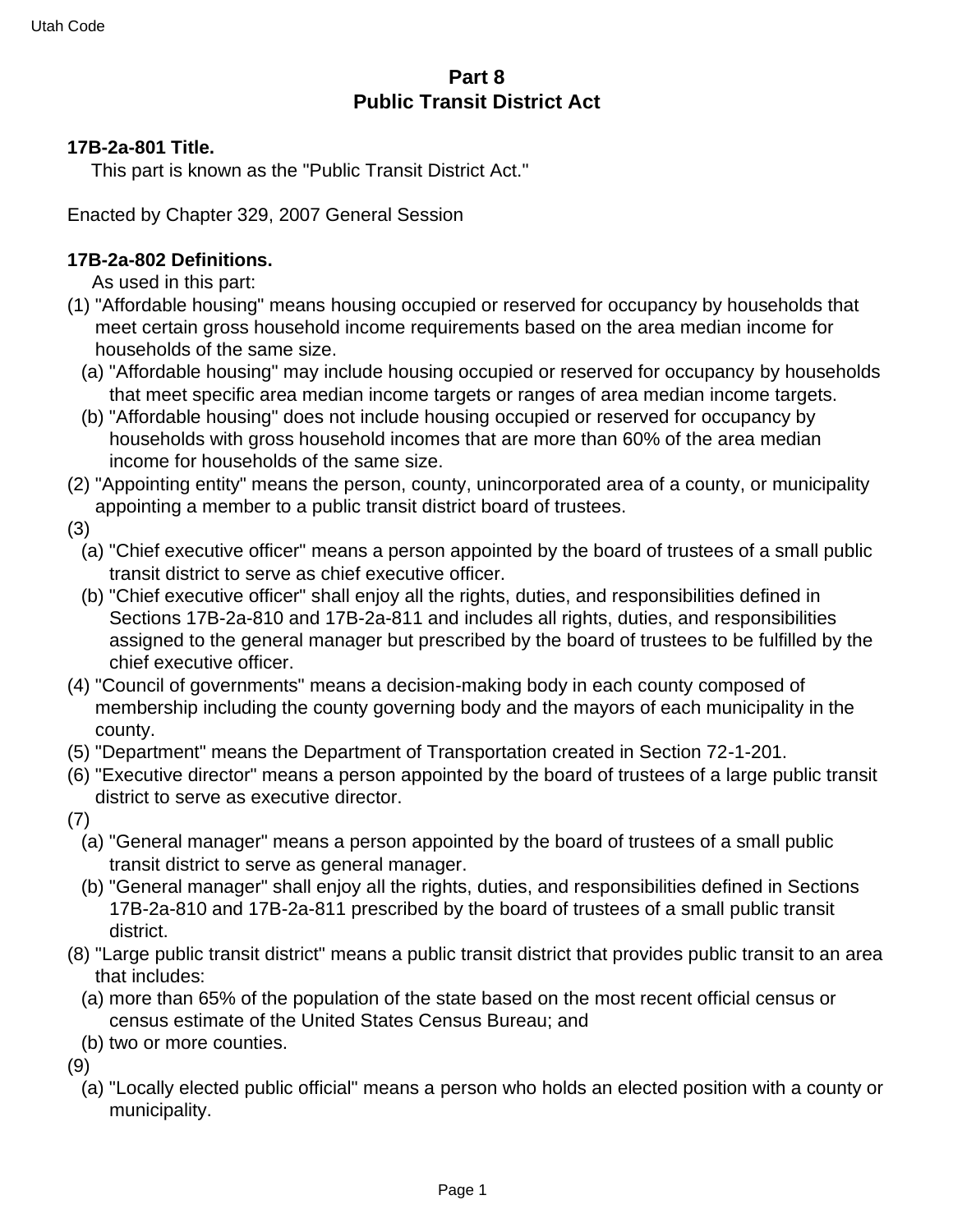- (b) "Locally elected public official" does not include a person who holds an elected position if the elected position is not with a county or municipality.
- (10) "Metropolitan planning organization" means the same as that term is defined in Section 72-1-208.5.
- (11) "Multicounty district" means a public transit district located in more than one county.
- (12) "Operator" means a public entity or other person engaged in the transportation of passengers for hire.
- (13)
	- (a) "Public transit" means regular, continuing, shared-ride, surface transportation services that are open to the general public or open to a segment of the general public defined by age, disability, or low income.
	- (b) "Public transit" does not include transportation services provided by:
		- (i) chartered bus;
		- (ii) sightseeing bus;
		- (iii) taxi;
		- (iv) school bus service;
		- (v) courtesy shuttle service for patrons of one or more specific establishments; or
		- (vi) intra-terminal or intra-facility shuttle services.
- (14) "Public transit district" means a local district that provides public transit services.
- (15) "Small public transit district" means any public transit district that is not a large public transit district.
- (16) "Transit facility" means a transit vehicle, transit station, depot, passenger loading or unloading zone, parking lot, or other facility:
	- (a) leased by or operated by or on behalf of a public transit district; and
	- (b) related to the public transit services provided by the district, including:
		- (i) railway or other right-of-way;
		- (ii) railway line; and
		- (iii) a reasonable area immediately adjacent to a designated stop on a route traveled by a transit vehicle.
- (17) "Transit vehicle" means a passenger bus, coach, railcar, van, or other vehicle operated as public transportation by a public transit district.
- (18) "Transit-oriented development" means a mixed use residential or commercial area that is designed to maximize access to public transit and includes the development of land owned by a public transit district that serves a county of the first class.
- (19) "Transit-supportive development" means a mixed use residential or commercial area that is designed to maximize access to public transit and does not include the development of land owned by a public transit district.

Amended by Chapter 479, 2019 General Session

## **17B-2a-803 Provisions applicable to public transit districts.**

(1)

- (a) Each public transit district is governed by and has the powers stated in:
	- (i) this part; and
	- (ii) except as provided in Subsection (1)(b), Chapter 1, Provisions Applicable to All Local Districts.
- (b)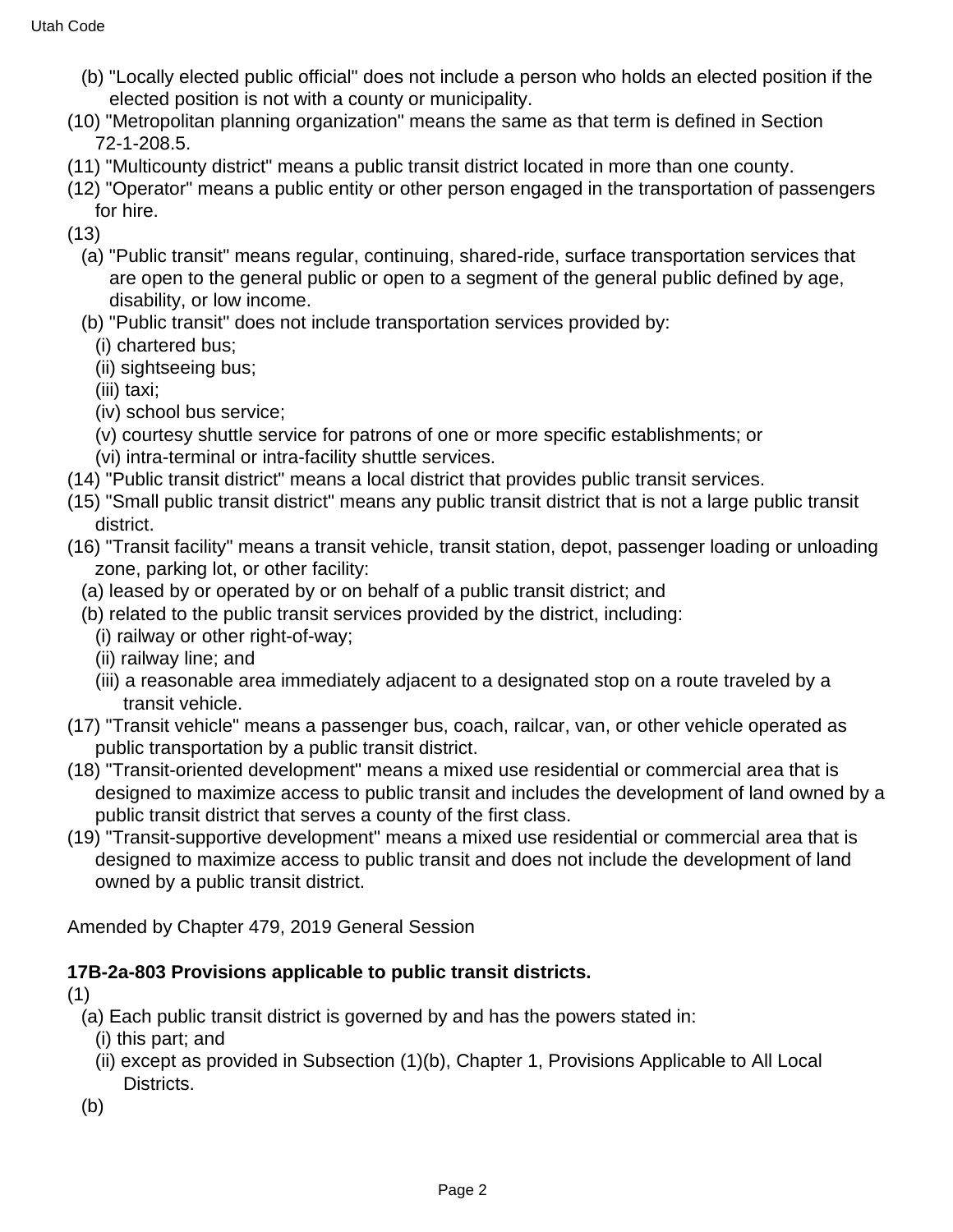- (i) Except for Sections 17B-1-301, 17B-1-311, and 17B-1-313, the following provisions do not apply to public transit districts:
	- (A)Chapter 1, Part 3, Board of Trustees; and
	- (B) Section 17B-2a-905.
- (ii) A public transit district is not subject to Chapter 1, Part 6, Fiscal Procedures for Local Districts.
- (2) This part applies only to public transit districts.
- (3) A public transit district is not subject to the provisions of any other part of this chapter.
- (4) If there is a conflict between a provision in Chapter 1, Provisions Applicable to All Local Districts, and a provision in this part, the provision in this part governs.
- (5) The provisions of Subsection 53-3-202(3)(b) do not apply to a motor vehicle owned in whole or in part by a public transit district.

Amended by Chapter 273, 2016 General Session, (Coordination Clause) Amended by Chapter 273, 2016 General Session

## **17B-2a-804 Additional public transit district powers.**

- (1) In addition to the powers conferred on a public transit district under Section 17B-1-103, a public transit district may:
	- (a) provide a public transit system for the transportation of passengers and their incidental baggage;
	- (b) notwithstanding Subsection 17B-1-103(2)(g) and subject to Section 17B-2a-817, levy and collect property taxes only for the purpose of paying:
		- (i) principal and interest of bonded indebtedness of the public transit district; or
		- (ii) a final judgment against the public transit district if:
			- (A) the amount of the judgment exceeds the amount of any collectable insurance or indemnity policy; and
			- (B) the district is required by a final court order to levy a tax to pay the judgment;
	- (c) insure against:
		- (i) loss of revenues from damage to or destruction of some or all of a public transit system from any cause;
		- (ii) public liability;
		- (iii) property damage; or
	- (iv) any other type of event, act, or omission;
	- (d) acquire, contract for, lease, construct, own, operate, control, or use:
		- (i) a right-of-way, rail line, monorail, bus line, station, platform, switchyard, terminal, parking lot, or any other facility necessary or convenient for public transit service; or
		- (ii) any structure necessary for access by persons and vehicles;
	- (e)
		- (i) hire, lease, or contract for the supplying or management of a facility, operation, equipment, service, employee, or management staff of an operator; and
		- (ii) provide for a sublease or subcontract by the operator upon terms that are in the public interest;
	- (f) operate feeder bus lines and other feeder or ridesharing services as necessary;
	- (g) accept a grant, contribution, or loan, directly through the sale of securities or equipment trust certificates or otherwise, from the United States, or from a department, instrumentality, or agency of the United States;
	- (h) study and plan transit facilities in accordance with any legislation passed by Congress;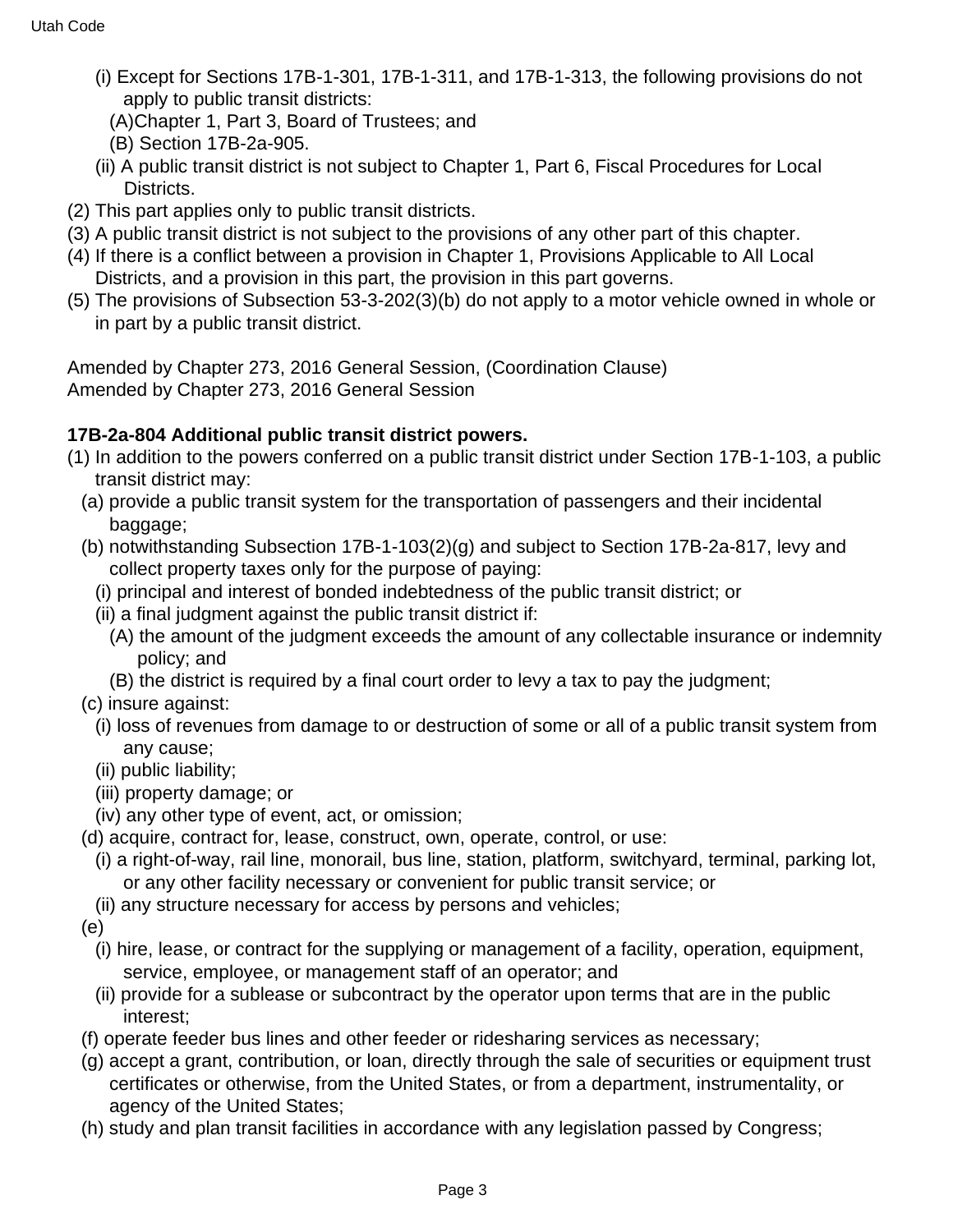- (i) cooperate with and enter into an agreement with the state or an agency of the state or otherwise contract to finance to establish transit facilities and equipment or to study or plan transit facilities;
- (j) subject to Subsection 17B-2a-808.1(5), issue bonds as provided in and subject to Chapter 1, Part 11, Local District Bonds, to carry out the purposes of the district;
- (k) from bond proceeds or any other available funds, reimburse the state or an agency of the state for an advance or contribution from the state or state agency;
- (l) do anything necessary to avail itself of any aid, assistance, or cooperation available under federal law, including complying with labor standards and making arrangements for employees required by the United States or a department, instrumentality, or agency of the United States;
- (m) sell or lease property;
- (n) except as provided in Subsection (2)(b), assist in or operate transit-oriented or transitsupportive developments;
- (o) establish, finance, participate as a limited partner or member in a development with limited liabilities in accordance with Subsection (1)(p), construct, improve, maintain, or operate transit facilities, equipment, and , in accordance with Subsection (3), transit-oriented developments or transit-supportive developments; and
- (p) subject to the restrictions and requirements in Subsections (2) and (3), assist in a transitoriented development or a transit-supportive development in connection with project area development as defined in Section 17C-1-102 by:
	- (i) investing in a project as a limited partner or a member, with limited liabilities; or
- (ii) subordinating an ownership interest in real property owned by the public transit district.
- (2)
	- (a) A public transit district may only assist in the development of areas under Subsection (1)(p):
		- (i) in the manner described in Subsection  $(1)(p)(i)$  or (ii); and
		- (ii) on no more than eight transit-oriented developments or transit-supportive developments selected by the board of trustees.
	- (b) A public transit district may not invest in a transit-oriented development or transit-supportive development as a limited partner or other limited liability entity under the provisions of Subsection (1)(p)(i), unless the partners, developer, or other investor in the entity, makes an equity contribution equal to no less than 25% of the appraised value of the property to be contributed by the public transit district.
	- (c)
		- (i) For transit-oriented development projects, a public transit district shall adopt transit-oriented development policies and guidelines that include provisions on affordable housing.
		- (ii) For transit-supportive development projects, a public transit district shall work with the metropolitan planning organization and city and county governments where the project is located to collaboratively seek to create joint plans for the areas within one-half mile of transit stations, including plans for affordable housing.
	- (d) A current board member of a public transit district to which the board member is appointed may not have any interest in the transactions engaged in by the public transit district pursuant to Subsection (1)(p)(i) or (ii), except as may be required by the board member's fiduciary duty as a board member.
- (3) For any transit-oriented development or transit-supportive development authorized in this section, the public transit district shall:
	- (a) perform a cost-benefit analysis of the monetary investment and expenditures of the development, including effect on: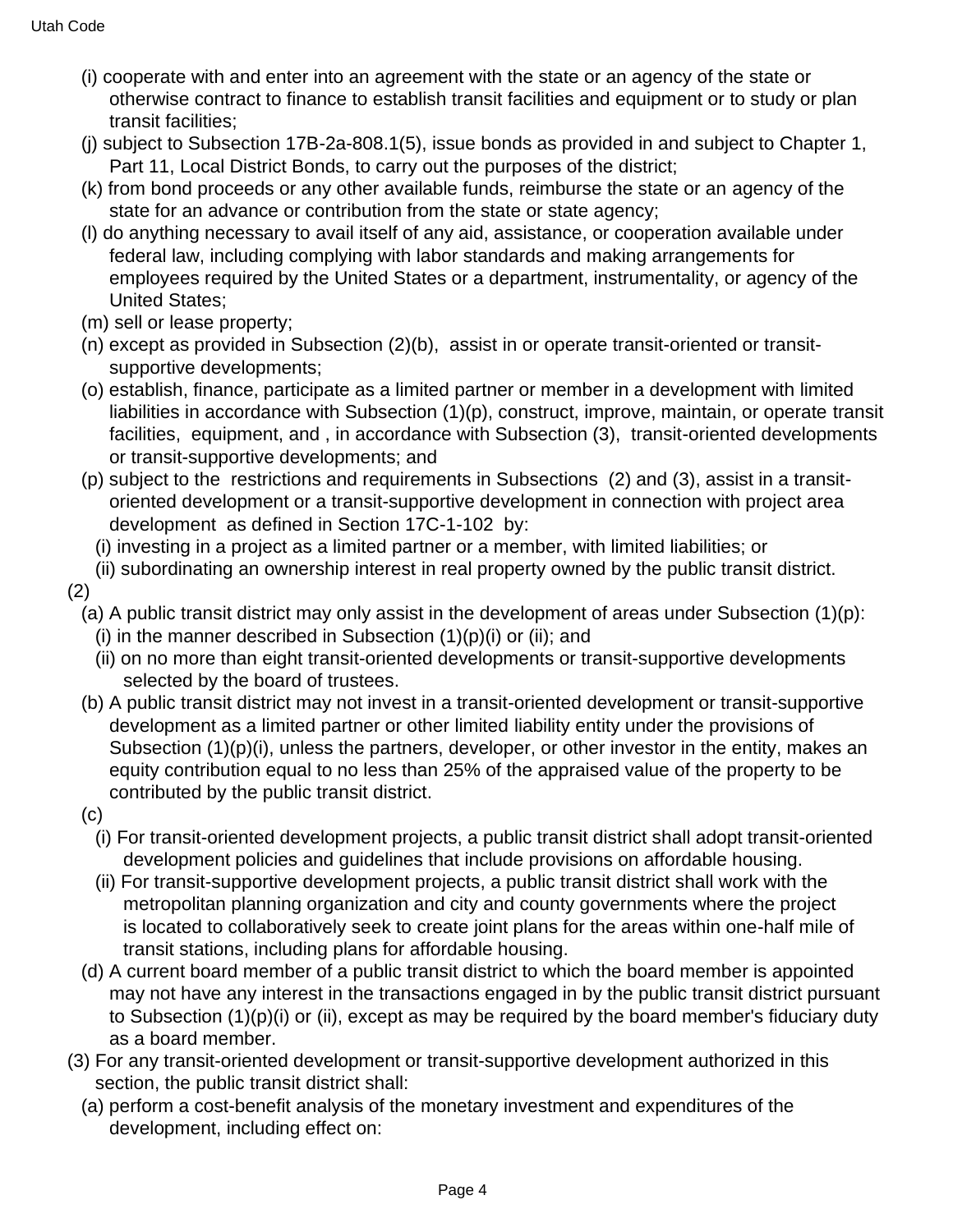- (i) service and ridership;
- (ii) regional plans made by the metropolitan planning agency;
- (iii) the local economy;
- (iv) the environment and air quality;
- (v) affordable housing; and
- (vi) integration with other modes of transportation; and
- (b) provide evidence to the public of a quantifiable positive return on investment, including improvements to public transit service.
- (4) A public transit district may be funded from any combination of federal, state, local, or private funds.
- (5) A public transit district may not acquire property by eminent domain.

Amended by Chapter 424, 2018 General Session

## **17B-2a-805 Limitations on authority of a public transit district.**

- (1) A public transit district may not exercise control over a transit facility or public transit service or system owned or operated inside or outside the district by a governmental entity unless, upon mutually agreeable terms, the governmental entity consents.
- (2)
	- (a) A public transit district may not establish, directly or indirectly, a public transit service or system, or acquire a facility necessary or incidental to a public transit service or system, in a manner or form that diverts, lessens, or competes for the patronage or revenue of a preexisting system of a publicly or privately owned public carrier furnishing like service, unless the district obtains the consent of the publicly or privately owned carrier.
	- (b) A public transit district's maintenance and operation of an existing system that the district acquires from a publicly or privately owned public carrier may not be considered to be the establishment of a public transit service or system under this Subsection (2).
	- (c) A public transit district's introduction, maintenance, or operation of a system may not be considered to be the establishment of a public transit service or system under this Subsection (2) if the service or system is introduced, maintained, or operated by the public transit district:
		- (i) as part of a program of projects approved by the Federal Transit Administration;
		- (ii) in cooperation with the state or a political subdivision of the state, pursuant to an interlocal agreement; or
		- (iii) in accordance with Title 72, Chapter 12, Travel Reduction Act.

Amended by Chapter 146, 2011 General Session

### **17B-2a-806 Authority of the state or an agency of the state with respect to a public transit district -- Counties and municipalities authorized to provide funds to public transit district -- Equitable allocation of resources within the public transit district.**

- (1) The state or an agency of the state may:
	- (a) make public contributions to a public transit district as in the judgment of the Legislature or governing board of the agency are necessary or proper;
	- (b) authorize a public transit district to perform, or aid and assist a public transit district in performing, an activity that the state or agency is authorized by law to perform.
- (2)
	- (a) A county or municipality involved in the establishment and operation of a public transit district may provide funds necessary for the operation and maintenance of the district.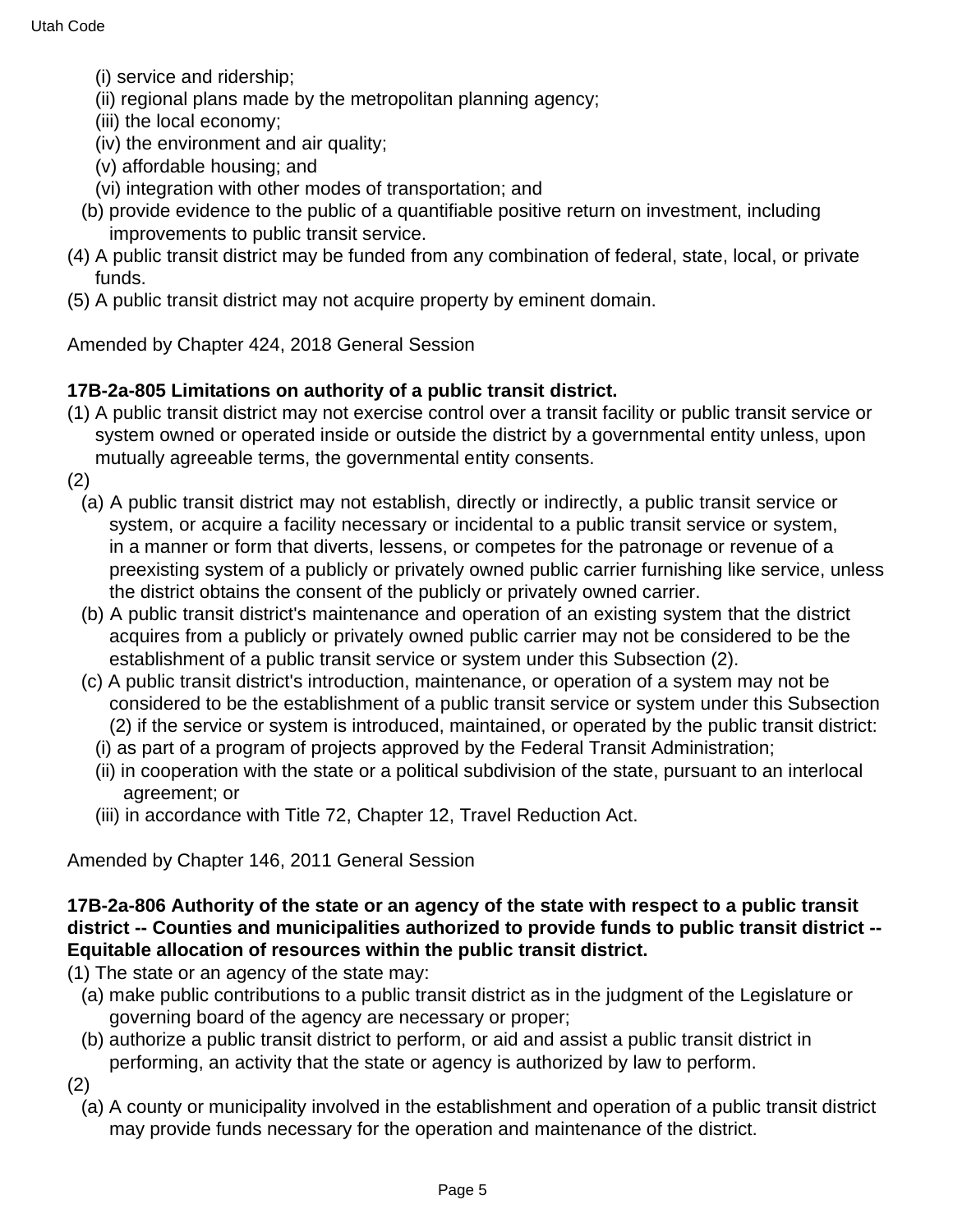- (b) A county's use of property tax funds to establish and operate a public transit district within any part of the county is a county purpose under Section 17-53-220.
- (3)
	- (a) To allocate resources and funds for development and operation of a public transit district, whether received under this section or from other sources, a public transit district may:
		- (i) give priority to public transit services that feed rail fixed guideway services; and
		- (ii) allocate funds according to population distribution within the public transit district.
	- (b) The comptroller of a public transit district shall report the criteria and data supporting the allocation of resources and funds in the statement required in Section 17B-2a-812.

Amended by Chapter 121, 2017 General Session

### **17B-2a-807 Small public transit district board of trustees -- Appointment -- Apportionment -- Qualifications -- Quorum -- Compensation -- Terms.**

- (1)
	- (a) For a small public transit district, the board of trustees shall consist of members appointed by the legislative bodies of each municipality, county, or unincorporated area within any county on the basis of one member for each full unit of regularly scheduled passenger routes proposed to be served by the district in each municipality or unincorporated area within any county in the following calendar year.
	- (b) For purposes of determining membership under Subsection (1)(a), the number of service miles comprising a unit shall be determined jointly by the legislative bodies of the municipalities or counties comprising the district.
	- (c) The board of trustees of a public transit district under this section may include a member that is a commissioner on the Transportation Commission created in Section 72-1-301 and appointed as provided in Subsection (8), who shall serve as a nonvoting, ex officio member.
	- (d) Members appointed under this section shall be appointed and added to the board or omitted from the board at the time scheduled routes are changed, or as municipalities, counties, or unincorporated areas of counties annex to or withdraw from the district using the same appointment procedures.
	- (e) For purposes of appointing members under this section, municipalities, counties, and unincorporated areas of counties in which regularly scheduled passenger routes proposed to be served by the district in the following calendar year is less than a full unit, as defined in Subsection (1)(b), may combine with any other similarly situated municipality or unincorporated area to form a whole unit and may appoint one member for each whole unit formed.
- (2) Upon the completion of an annexation to a public transit district under Chapter 1, Part 4, Annexation, the annexed area shall have a representative on the board of trustees on the same basis as if the area had been included in the district as originally organized.
- (3)
	- (a) Vacancies for members shall be filled by the official appointing the member creating the vacancy for the unexpired term, unless the official fails to fill the vacancy within 90 days.
	- (b) If the appointing official under Subsection (1) does not fill the vacancy within 90 days, the board of trustees of the authority shall fill the vacancy.
- (4)
	- (a) Each voting member may cast one vote on all questions, orders, resolutions, and ordinances coming before the board of trustees.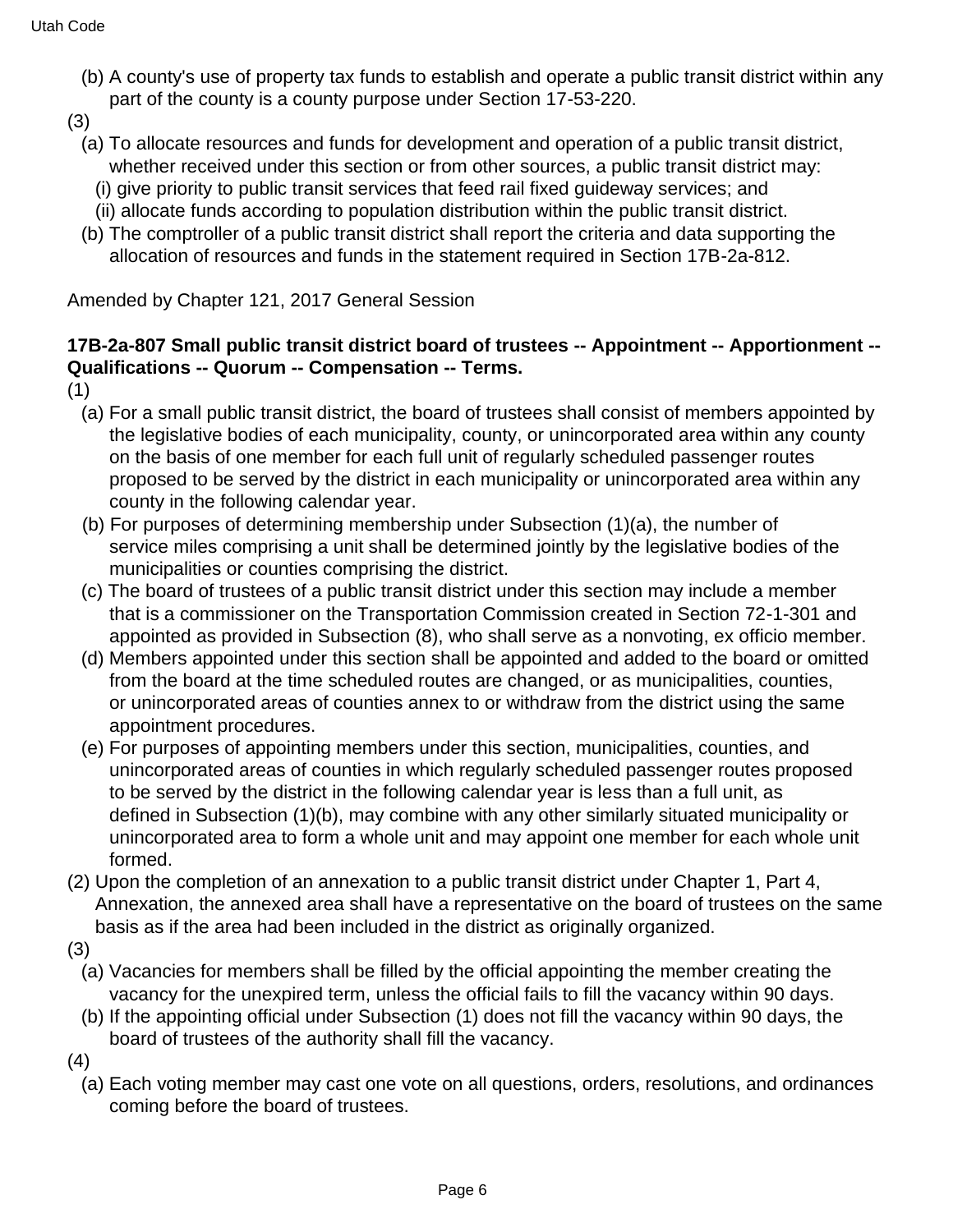- (b) A majority of all voting members of the board of trustees are a quorum for the transaction of business.
- (c) The affirmative vote of a majority of all voting members present at any meeting at which a quorum was initially present shall be necessary and, except as otherwise provided, is sufficient to carry any order, resolution, ordinance, or proposition before the board of trustees.
- (5) Each public transit district shall pay to each member per diem and travel expenses for meetings actually attended, in accordance with Section 11-55-103.
- (6)
	- (a) Members of the initial board of trustees shall convene at the time and place fixed by the chief executive officer of the entity initiating the proceedings.
	- (b) The board of trustees shall elect from its voting membership a chair, vice chair, and secretary.
	- (c) The members elected under Subsection (6)(b) shall serve for a period of two years or until their successors shall be elected and qualified.
	- (d) On or after January 1, 2011, a locally elected public official is not eligible to serve as the chair, vice chair, or secretary of the board of trustees.
- (7)
	- (a) Except as otherwise authorized under Subsection (7)(b), at the time of a member's appointment or during a member's tenure in office, a member may not hold any employment, except as an independent contractor or locally elected public official, with a county or municipality within the district.
	- (b) A member appointed by a county or municipality may hold employment with the county or municipality if the employment is disclosed in writing and the public transit district board of trustees ratifies the appointment.
- (8) The Transportation Commission created in Section 72-1-301 may appoint a commissioner of the Transportation Commission to serve on the board of trustees of a small public transit district as a nonvoting, ex officio member.
- (9)
- (a)
	- (i) Each member of the board of trustees of a public transit district is subject to recall at any time by the legislative body of the county or municipality from which the member is appointed.
	- (ii) Each recall of a board of trustees member shall be made in the same manner as the original appointment.
	- (iii) The legislative body recalling a board of trustees member shall provide written notice to the member being recalled.
- (b) Upon providing written notice to the board of trustees, a member of the board may resign from the board of trustees.
- (c) If a board member is recalled or resigns under this Subsection (9), the vacancy shall be filled as provided in Subsection (3).

Amended by Chapter 330, 2018 General Session Amended by Chapter 424, 2018 General Session

## **17B-2a-807.1 Large public transit district board of trustees -- Appointment -- Quorum -- Compensation -- Terms.**

(1)

(a) For a large public transit district, the board of trustees shall consist of three members appointed as described in Subsection (1)(b).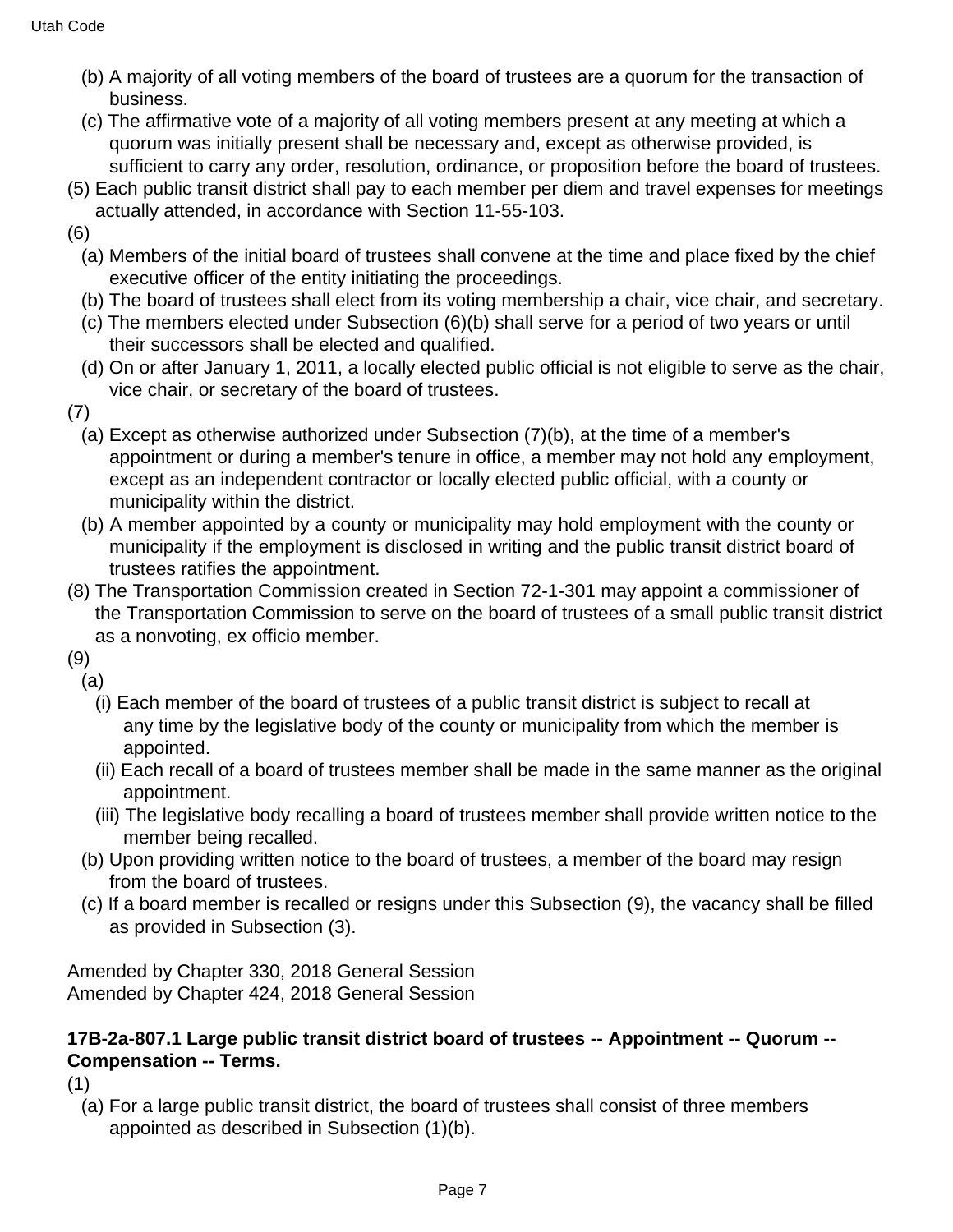- (b)
	- (i) The governor, with advice and consent of the Senate, shall appoint the members of the board of trustees, making an appointment from nominations given from each region created in Subsection (1)(b)(ii).
	- (ii)
		- (A) Before creation of a large public transit district, the political subdivision or subdivisions forming the large public transit district shall submit to the Legislature for approval a proposal for the creation of three regions for nominating members to the board of trustees of the large public transit district.
		- (B) For a large public transit district created after January 1, 2019, the Legislature, after receiving and considering the proposal described in Subsection (1)(b)(ii)(A), shall designate three regions for nominating members to the board of trustees of the large public transit district, and further describe the process for nomination for appointment to the board of trustees.
- (c) Each nominee shall be a qualified executive with technical and administrative experience and training appropriate for the position.
- (d) The board of trustees of a large public transit district shall be full-time employees of the public transit district.
- (e) The compensation package for the board of trustees shall be determined by a local advisory council as described in Section 17B-2a-808.2.
- (f)
	- (i) Subject to Subsection (1)(f)(iii), for a board of trustees of a large public transit district, "quorum" means at least two members of the board of trustees.
	- (ii) Action by a majority of a quorum constitutes an action of the board of trustees.
	- (iii) A meeting of a quorum of the board of trustees of a large public transit district is subject to Section 52-4-103 regarding convening of a three-member board of trustees and what constitutes a public meeting.
- (2)
	- (a) Subject to Subsections (3) and (4), each member of the board of trustees of a large public transit district shall serve for a term of four years.
	- (b) A member of the board of trustees may serve an unlimited number of terms.
- (3) Each member of the board of trustees of a large public transit district shall serve at the pleasure of the governor.
- (4) The first time the board of trustees is appointed under this section, the governor shall stagger the initial term of each of the members of the board of trustees as follows:
	- (a) one member of the board of trustees shall serve an initial term of two years;
	- (b) one member of the board of trustees shall serve an initial term of three years; and
	- (c) one member of the board of trustees shall serve an initial term of four years.
- (5) The governor shall designate one member of the board of trustees as chair of the board of trustees.
- (6)
	- (a) If a vacancy occurs, the nomination and appointment procedures to replace the individual shall occur in the same manner described in Subsection (1) for the member creating the vacancy.
	- (b) A replacement board member shall serve for the remainder of the unexpired term, but may serve an unlimited number of terms as provided in Subsection (2)(b).
	- (c) If the nominating officials under Subsection (1) do not nominate to fill the vacancy within 60 days, the governor shall appoint an individual to fill the vacancy.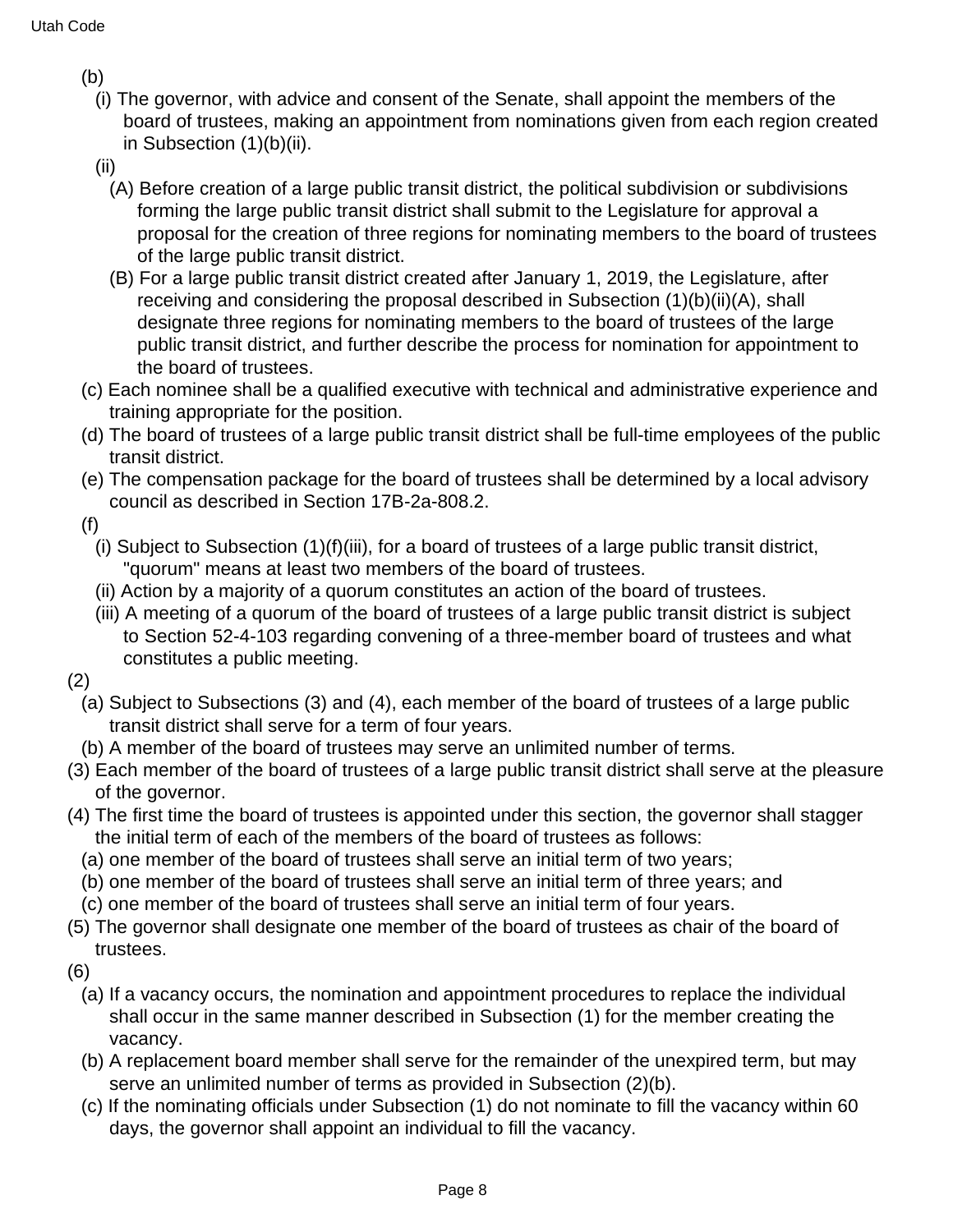Amended by Chapter 479, 2019 General Session

### **17B-2a-807.2 Existing large public transit district board of trustees -- Appointment -- Quorum -- Compensation -- Terms.**

- (1)
	- (a)
		- (i) For a large public transit district created before January 1, 2019, and except as provided in Subsection (7), the board of trustees shall consist of three members appointed as described in Subsection (1)(b).
		- (ii) For purposes of a large public transit district created before January 1, 2019, the nominating regions are as follows:
			- (A) a central region that is Salt Lake County;
			- (B) a southern region that is comprised of Utah County and the portion of Tooele County that is part of the large public transit district; and
			- (C) a northern region that is comprised of Davis County, Weber County, and the portion of Box Elder County that is part of the large public transit district.
		- (iii)
			- (A) If a large public transit district created before January 1, 2019, annexes an additional county into the large public transit district pursuant to Section 17B-1-402, following the issuance of the certificate of annexation by the lieutenant governor, the political subdivisions making up the large public transit district shall submit to the Legislature for approval a proposal for the creation of three regions for nominating members to the board of trustees of the large public transit district.
			- (B) If a large public transit district created before January 1, 2019, has a change to the boundaries of the large public transit district, the Legislature, after receiving and considering the proposal described in Subsection (1)(a)(iii)(A), shall designate the three regions for nominating members to the board of trustees of the large public transit district.
	- (b)
		- (i) Except as provided in Subsection (5), the governor, with advice and consent of the Senate, shall appoint the members of the board of trustees, making:
			- (A) one appointment from individuals nominated from the central region as described in Subsection (2);
			- (B) one appointment from individuals nominated from the southern region described in Subsection (3); and
			- (C) one appointment from individuals nominated from the northern region described in Subsection (4).
- (2) For the appointment from the central region, the governor shall appoint one individual selected from five individuals nominated as follows:
	- (a) two individuals nominated by the council of governments of Salt Lake County; and
	- (b) three individuals nominated by the mayor of Salt Lake County, with approval of the Salt Lake County council.
- (3) For the appointment from the southern region, the governor shall appoint one individual selected from five individuals nominated as follows:
	- (a) two individuals nominated by the council of governments of Utah County;
	- (b) two individuals nominated by the county commission of Utah County; and
	- (c) one individual nominated by the county commission of Tooele County.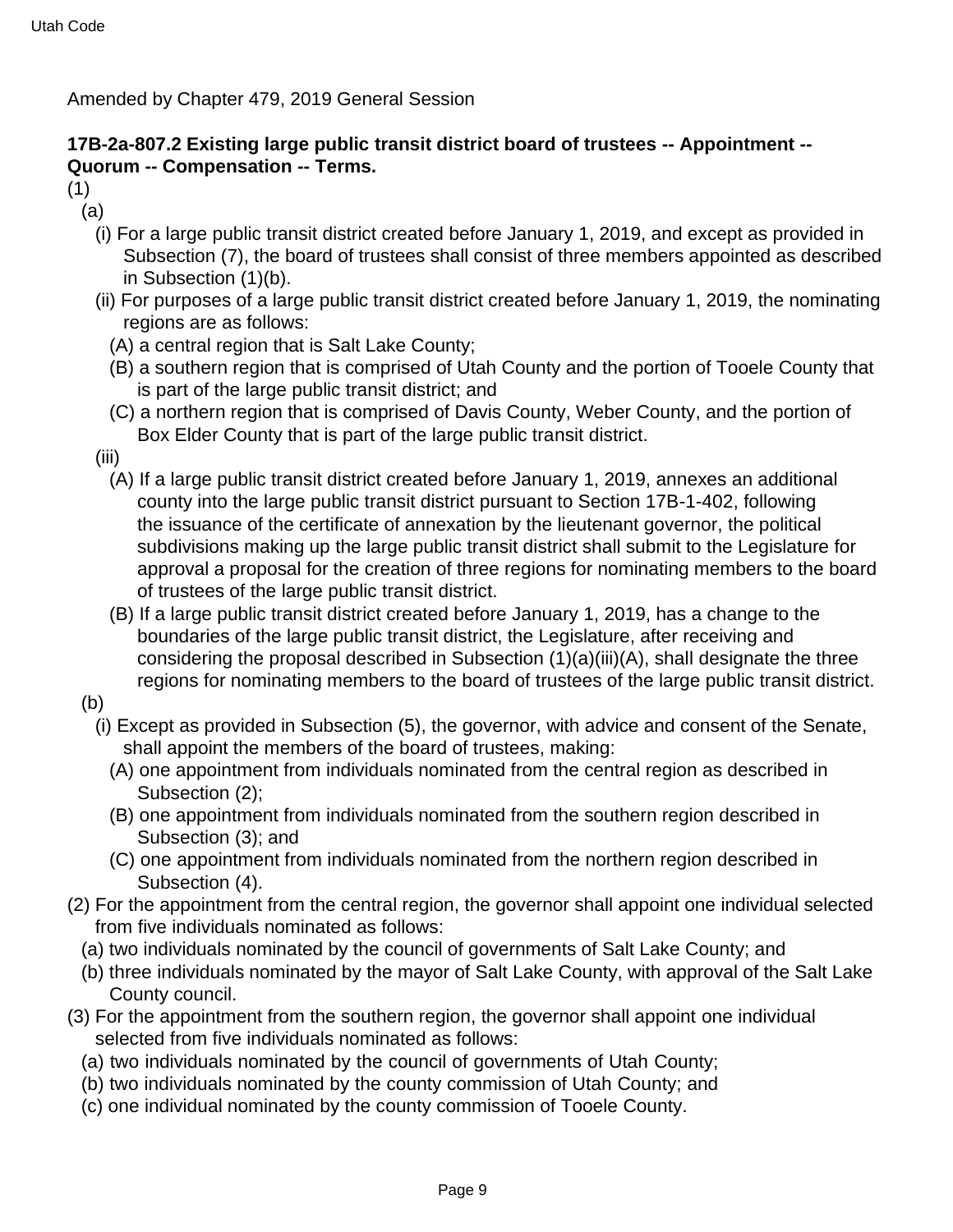- (4) For the appointment from the northern region, the governor shall appoint one individual selected from five individuals nominated as follows:
	- (a) one individual nominated by the council of governments of Davis County;
	- (b) one individual nominated by the council of governments of Weber County;
	- (c) one individual nominated by the county commission of Davis County;
	- (d) one individual nominated by the county commission of Weber County; and
	- (e) one individual nominated by the county commission of Box Elder County.
- (5) If the governor fails to appoint one of the individuals nominated as described in Subsection (2), (3), or (4), as applicable, within 60 days of the nominations, the following appointment procedures apply:
	- (a) for an appointment for the central region, the Salt Lake County council shall appoint an individual, with confirmation by the Senate;
	- (b) for an appointment for the southern region, the Utah County commission shall appoint an individual, in consultation with the Tooele County commission, with confirmation by the Senate; and
	- (c) for an appointment for the northern region, the Davis County commission and the Weber County commission, collectively, and in consultation with the Box Elder County commission, shall appoint an individual, with confirmation by the Senate.
- (6)
	- (a) Each nominee shall be a qualified executive with technical and administrative experience and training appropriate for the position.
	- (b) The board of trustees of a large public transit district shall be full-time employees of the public transit district.
	- (c) The compensation package for the board of trustees shall be determined by the local advisory council as described in Section 17B-2a-808.2.
	- (d)
		- (i) Subject to Subsection (6)(d)(iii), for a board of trustees of a large public transit district, "quorum" means at least two members of the board of trustees.
		- (ii) Action by a majority of a quorum constitutes an action of the board of trustees.
		- (iii) A meeting of a quorum of a board of trustees of a large public transit district is subject to Section 52-4-103 regarding convening of a three-member board of trustees and what constitutes a public meeting.
- (7)
	- (a) Subject to Subsection (8), each member of the board of trustees of a large public transit district shall serve for a term of four years.
	- (b) A member of the board of trustees may serve an unlimited number of terms.
	- (c) Notwithstanding Subsection (2), (3), or (4), as applicable, at the expiration of a term of a member of the board of trustees, if the respective nominating entities and individuals for the respective region described in Subsection (2), (3), or (4), unanimously agree to retain the existing member of the board of trustees, the respective nominating individuals or bodies described in Subsection (2), (3), or (4) are not required to make nominations to the governor, and the governor may reappoint the existing member to the board of trustees.
- (8) Each member of the board of trustees of a large public transit district shall serve at the pleasure of the governor.
- (9) Subject to Subsections (7) and (8), a board of trustees of a large public transit district that is in place as of February 1, 2019, may remain in place.
- (10) The governor shall designate one member of the board of trustees as chair of the board of trustees.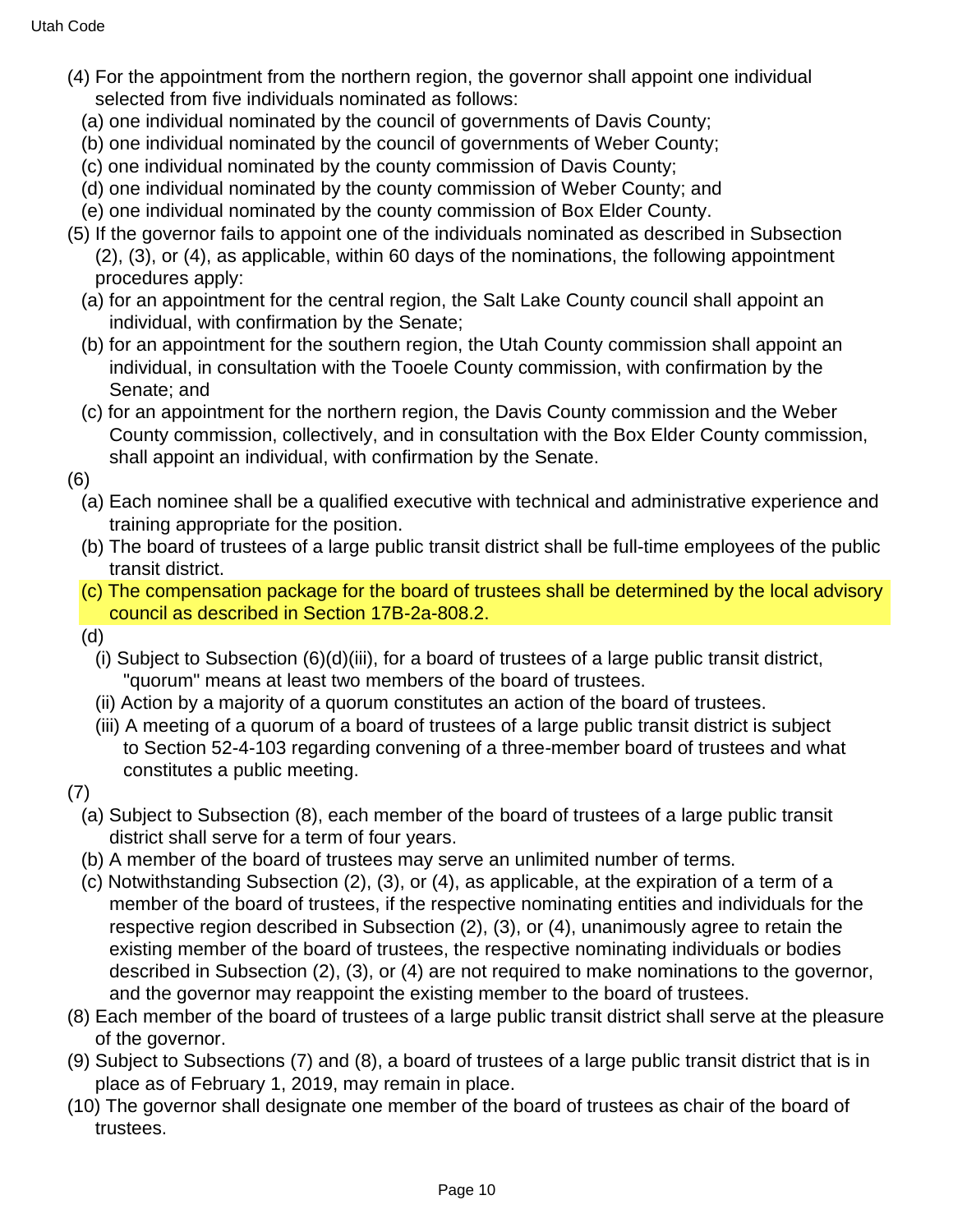- (11)
	- (a) If a vacancy occurs, the nomination and appointment procedures to replace the individual shall occur in the same manner described in Subsection (2), (3), or (4), and, if applicable, Subsection (5), for the respective member of the board of trustees creating the vacancy.
	- (b) If a vacancy occurs on the board of trustees of a large public transit district, the respective nominating region shall nominate individuals to the governor as described in this section within 60 days after the vacancy occurs.
	- (c) If the respective nominating region does not nominate to fill the vacancy within 60 days, the governor shall appoint an individual to fill the vacancy.
	- (d) A replacement board member shall serve for the remainder of the unexpired term, but may serve an unlimited number of terms as provided in Subsection (7)(b).

Enacted by Chapter 479, 2019 General Session

### **17B-2a-808 Small public transit district board of trustees powers and duties -- Adoption of ordinances, resolutions, or orders -- Effective date of ordinances.**

- (1) The powers and duties of a board of trustees of a small public transit district stated in this section are in addition to the powers and duties stated in Section 17B-1-301.
- (2) The board of trustees of each small public transit district shall:
	- (a) appoint and fix the salary of a general manager, a chief executive officer, or both, as provided in Section 17B-2a-811;
	- (b) determine the transit facilities that the district should acquire or construct;
	- (c) supervise and regulate each transit facility that the district owns and operates, including:
		- (i) fixing rates, fares, rentals, and charges and any classifications of rates, fares, rentals, and charges; and
		- (ii) making and enforcing rules, regulations, contracts, practices, and schedules for or in connection with a transit facility that the district owns or controls;
	- (d) control the investment of all funds assigned to the district for investment, including funds:
		- (i) held as part of a district's retirement system; and
		- (ii) invested in accordance with the participating employees' designation or direction pursuant to an employee deferred compensation plan established and operated in compliance with Section 457 of the Internal Revenue Code;
	- (e) invest all funds according to the procedures and requirements of Title 51, Chapter 7, State Money Management Act;
	- (f) if a custodian is appointed under Subsection (3)(d), pay the fees for the custodian's services from the interest earnings of the investment fund for which the custodian is appointed;
	- (g)
		- (i) cause an annual audit of all district books and accounts to be made by an independent certified public accountant;
		- (ii) as soon as practicable after the close of each fiscal year, submit to the chief administrative officer and legislative body of each county and municipality with territory within the district a financial report showing:
			- (A) the result of district operations during the preceding fiscal year; and
			- (B) the district's financial status on the final day of the fiscal year; and
		- (iii) supply copies of the report under Subsection  $(2)(q)(ii)$  to the general public upon request in a quantity that the board considers appropriate;
	- (h) report at least annually to the Transportation Commission created in Section 72-1-301 the district's short-term and long-range public transit plans, including the transit portions of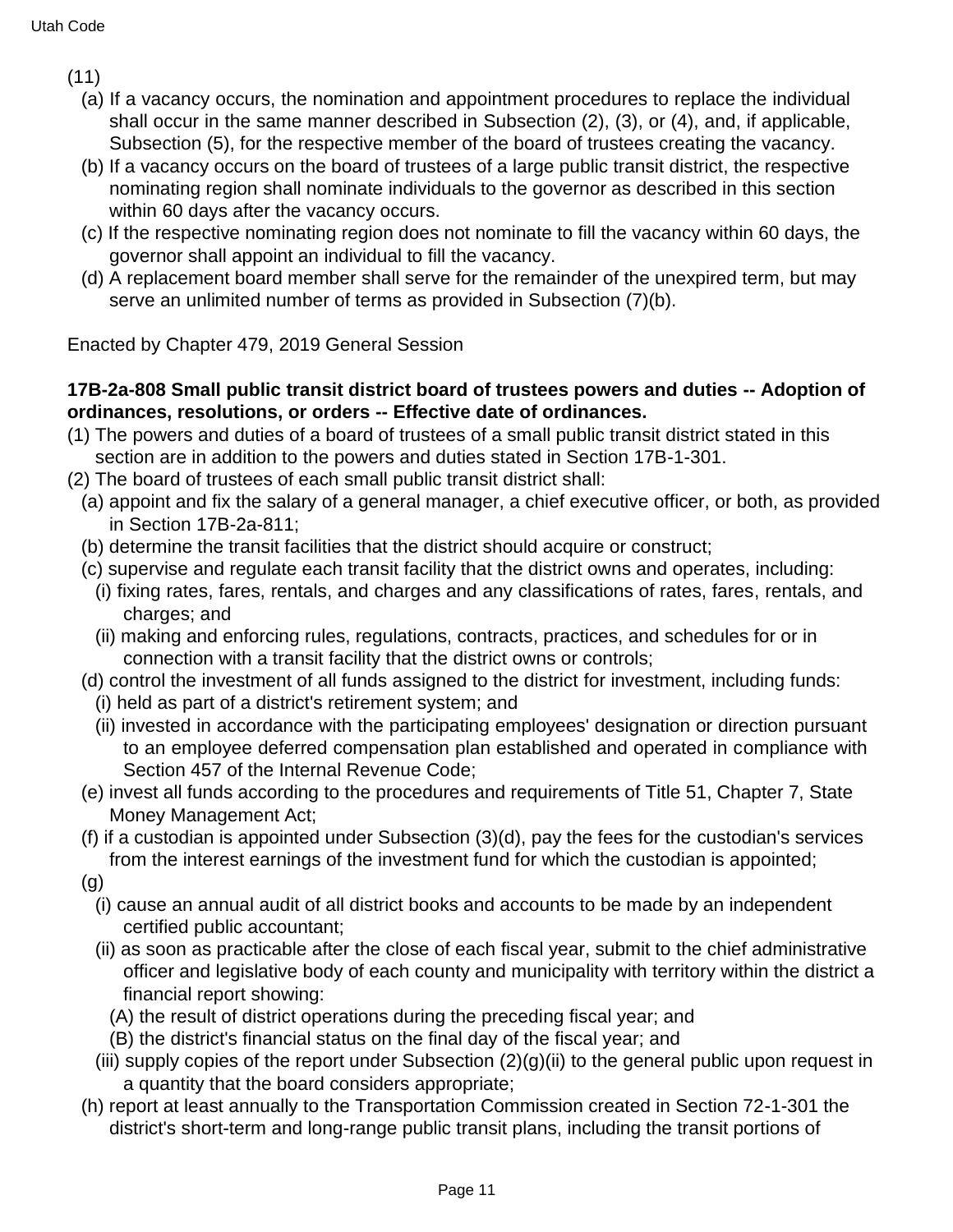applicable regional transportation plans adopted by a metropolitan planning organization established under 23 U.S.C. Sec. 134;

- (i) direct the internal auditor appointed under Section 17B-2a-810 to conduct audits that the board of trustees determines to be the most critical to the success of the organization; and
- (j) hear audit reports for audits conducted in accordance with Subsection (2)(i).
- (3) A board of trustees of a public transit district may:
	- (a) subject to Subsection (5), make and pass ordinances, resolutions, and orders that are:
		- (i) not repugnant to the United States Constitution, the Utah Constitution, or the provisions of this part; and
		- (ii) necessary for:
			- (A) the government and management of the affairs of the district;
			- (B) the execution of district powers; and
			- (C) carrying into effect the provisions of this part;
	- (b) provide by resolution, under terms and conditions the board considers fit, for the payment of demands against the district without prior specific approval by the board, if the payment is:
		- (i) for a purpose for which the expenditure has been previously approved by the board;
		- (ii) in an amount no greater than the amount authorized; and
	- (iii) approved by the general manager or other officer or deputy as the board prescribes; (c)
		- (i) hold public hearings and subpoena witnesses; and
		- (ii) appoint district officers to conduct a hearing and require the officers to make findings and conclusions and report them to the board; and
- (d) appoint a custodian for the funds and securities under its control, subject to Subsection (2)(f).
- (4) A member of the board of trustees of a public transit district or a hearing officer designated by the board may administer oaths and affirmations in a district investigation or proceeding.
- (5)
	- (a) The vote of the board of trustees on each ordinance shall be by roll call vote with each affirmative and negative vote recorded.
	- (b)
		- (i) Subject to Subsection (5)(b)(ii), the board of trustees may adopt a resolution or order by voice vote.
		- (ii) The vote of the board of trustees on a resolution or order shall be by roll call vote if a member of the board so demands.
	- (c)
		- (i) Except as provided in Subsection  $(5)(c)(ii)$ , the board of trustees of a public transit district may not adopt an ordinance unless it is:
			- (A) introduced at least a day before the board of trustees adopts it; or
			- (B) mailed by registered mail, postage prepaid, to each member of the board of trustees at least five days before the day upon which the ordinance is presented for adoption.
		- (ii) Subsection (5)(c)(i) does not apply if the ordinance is adopted by a unanimous vote of all board members present at a meeting at which at least 3/4 of all board members are present.
	- (d) Each ordinance adopted by a public transit district's board of trustees shall take effect upon adoption, unless the ordinance provides otherwise.

Amended by Chapter 424, 2018 General Session

#### **17B-2a-808.1 Large public transit district board of trustees powers and duties -- Adoption of ordinances, resolutions, or orders -- Effective date of ordinances.**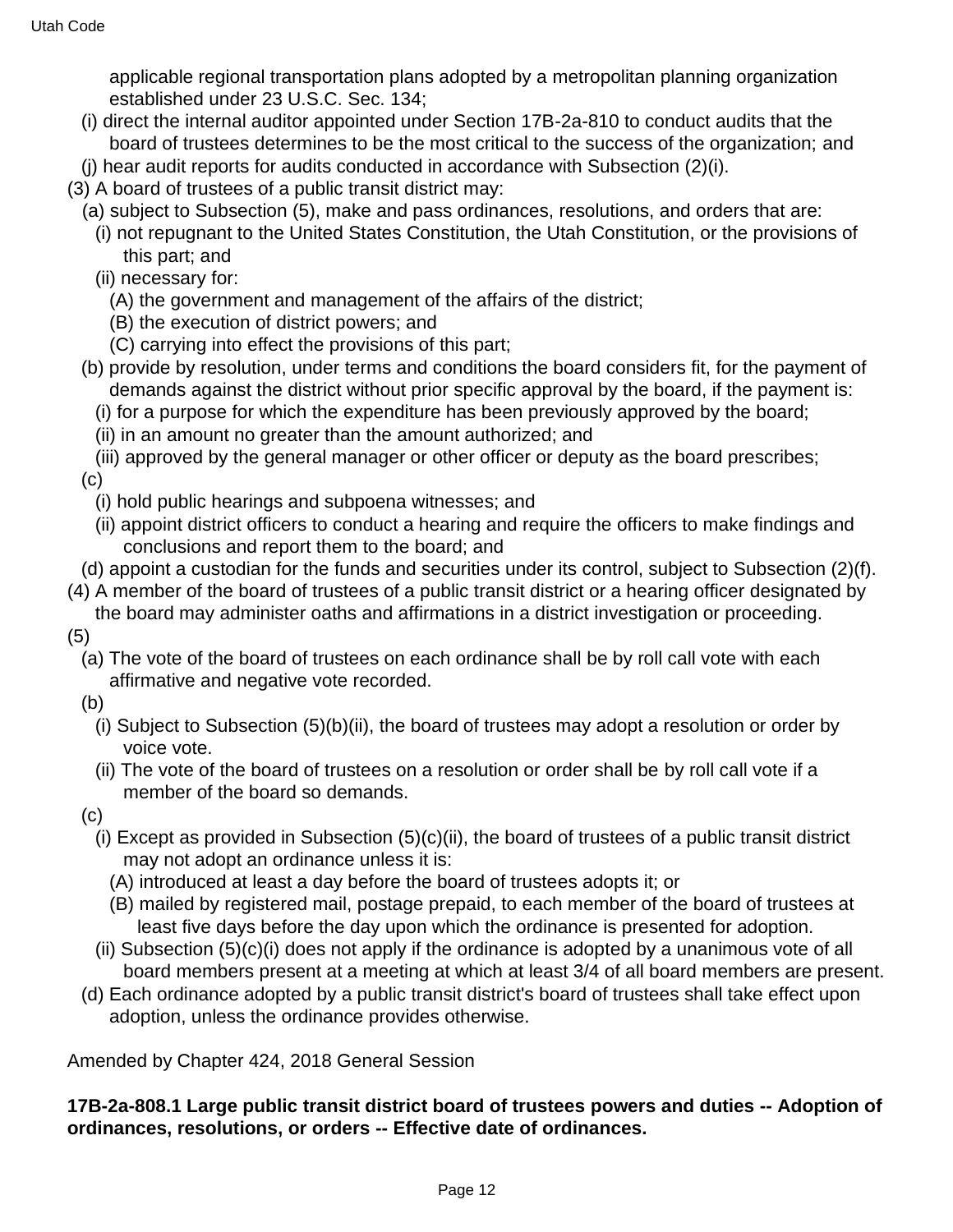- (1) The powers and duties of a board of trustees of a large public transit district stated in this section are in addition to the powers and duties stated in Section 17B-1-301.
- (2) The board of trustees of each large public transit district shall:
- (a) hold public meetings and receive public comment;
- (b) ensure that the policies, procedures, and management practices established by the public transit district meet state and federal regulatory requirements and federal grantee eligibility;
- (c) subject to Subsection (8), create and approve an annual budget, including the issuance of bonds and other financial instruments, after consultation with the local advisory council;
- (d) approve any interlocal agreement with a local jurisdiction;
- (e) in consultation with the local advisory council, approve contracts and overall property acquisitions and dispositions for transit-oriented development;
- (f) in consultation with constituent counties, municipalities, metropolitan planning organizations, and the local advisory council:
	- (i) develop and approve a strategic plan for development and operations on at least a four-year basis; and
	- (ii) create and pursue funding opportunities for transit capital and service initiatives to meet anticipated growth within the public transit district;
- (g) annually report the public transit district's long-term financial plan to the State Bonding Commission;
- (h) annually report the public transit district's progress and expenditures related to state resources to the Executive Appropriations Committee and the Infrastructure and General Government Appropriations Subcommittee;
- (i) annually report to the Transportation Interim Committee the public transit district's efforts to engage in public-private partnerships for public transit services;
- (j)
	- (i) in partnership with the Department of Transportation, study and evaluate the feasibility of a strategic transition of a large public transit district into a state entity; and
	- (ii) in partnership with the Department of Transportation, before November 30, 2019, report on the progress of the study to the Transportation Interim Committee and the Infrastructure and General Government Appropriations Subcommittee;
- (k) hire, set salaries, and develop performance targets and evaluations for:
	- (i) the executive director; and
	- (ii) all chief level officers;
- (l) supervise and regulate each transit facility that the public transit district owns and operates, including:
	- (i) fix rates, fares, rentals, charges and any classifications of rates, fares, rentals, and charges; and
	- (ii) make and enforce rules, regulations, contracts, practices, and schedules for or in connection with a transit facility that the district owns or controls;
- (m) subject to Subsection (4), control the investment of all funds assigned to the district for investment, including funds:
	- (i) held as part of a district's retirement system; and
	- (ii) invested in accordance with the participating employees' designation or direction pursuant to an employee deferred compensation plan established and operated in compliance with Section 457 of the Internal Revenue Code;
- (n) in consultation with the local advisory council created under Section 17B-2a-808.2, invest all funds according to the procedures and requirements of Title 51, Chapter 7, State Money Management Act;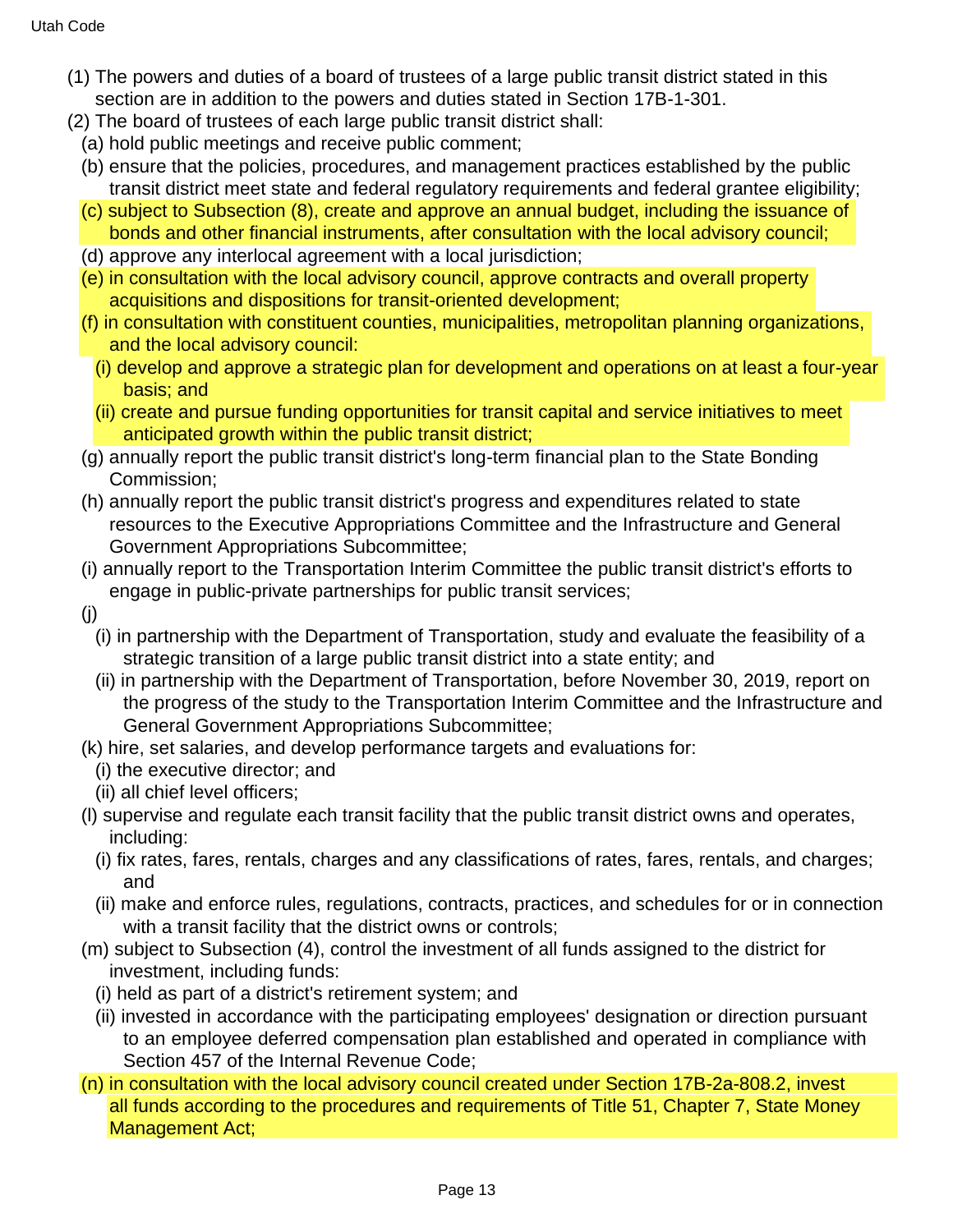- (o) if a custodian is appointed under Subsection (3)(d), and subject to Subsection (4), pay the fees for the custodian's services from the interest earnings of the investment fund for which the custodian is appointed;
- (p)
	- (i) cause an annual audit of all public transit district books and accounts to be made by an independent certified public accountant;
	- (ii) as soon as practicable after the close of each fiscal year, submit to each of the councils of governments within the public transit district a financial report showing:
		- (A) the result of district operations during the preceding fiscal year;
		- (B) an accounting of the expenditures of all local sales and use tax revenues generated under Title 59, Chapter 12, Part 22, Local Option Sales and Use Taxes for Transportation Act;
		- (C) the district's financial status on the final day of the fiscal year; and
		- (D) the district's progress and efforts to improve efficiency relative to the previous fiscal year; and
	- (iii) supply copies of the report under Subsection  $(2)(p)(ii)$  to the general public upon request;
- (q) report at least annually to the Transportation Commission created in Section 72-1-301, which report shall include:
	- (i) the district's short-term and long-range public transit plans, including the portions of applicable regional transportation plans adopted by a metropolitan planning organization established under 23 U.S.C. Sec. 134; and
	- (ii) any transit capital development projects that the board of trustees would like the Transportation Commission to consider;
- (r) direct the internal auditor appointed under Section 17B-2a-810 to conduct audits that the board of trustees determines, in consultation with the local advisory council created in Section 17B-2a-808.2, to be the most critical to the success of the organization;
- (s) together with the local advisory council created in Section 17B-2a-808.2, hear audit reports for audits conducted in accordance with Subsection (2)(p);
- (t) review and approve all contracts pertaining to reduced fares, and evaluate existing contracts, including review of:
	- (i) how negotiations occurred;
	- (ii) the rationale for providing a reduced fare; and
	- (iii) identification and evaluation of cost shifts to offset operational costs incurred and impacted by each contract offering a reduced fare;
- (u) in consultation with the local advisory council, develop and approve other board policies, ordinances, and bylaws; and
- (v) review and approve any:
	- (i) contract or expense exceeding \$200,000; or
	- (ii) proposed change order to an existing contract if the value of the change order exceeds:
		- (A) 15% of the total contract; or
		- (B) \$200,000.
- (3) A board of trustees of a large public transit district may:
	- (a) subject to Subsection (5), make and pass ordinances, resolutions, and orders that are:
		- (i) not repugnant to the United States Constitution, the Utah Constitution, or the provisions of this part; and
		- (ii) necessary for:
			- (A) the governance and management of the affairs of the district;
			- (B) the execution of district powers; and
			- (C) carrying into effect the provisions of this part;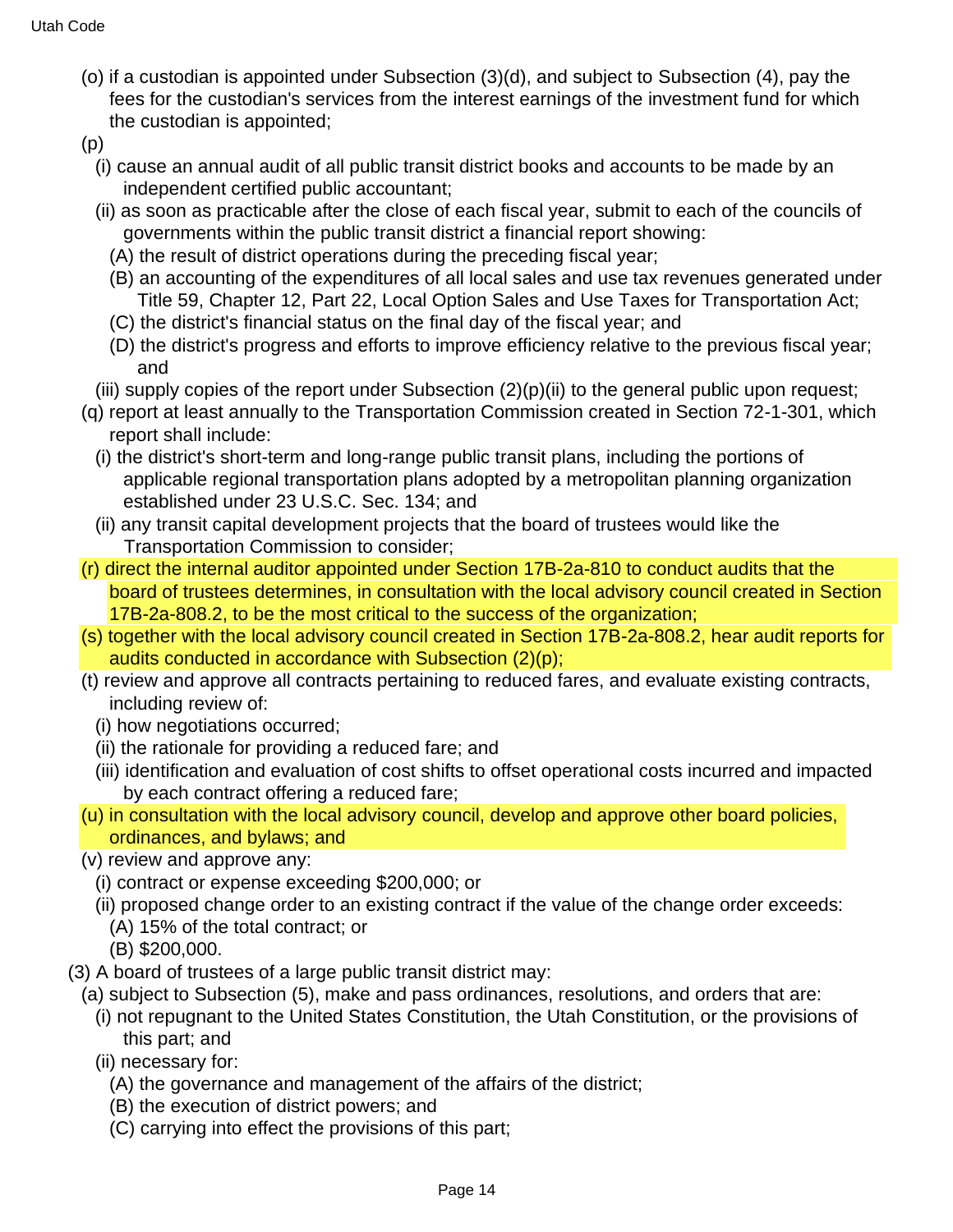- (b) provide by resolution, under terms and conditions the board considers fit, for the payment of demands against the district without prior specific approval by the board, if the payment is:
	- (i) for a purpose for which the expenditure has been previously approved by the board;
	- (ii) in an amount no greater than the amount authorized; and
	- (iii) approved by the executive director or other officer or deputy as the board prescribes;
- (c) in consultation with the local advisory council created in Section 17B-2a-808.2:
	- (i) hold public hearings and subpoena witnesses; and
	- (ii) appoint district officers to conduct a hearing and require the officers to make findings and conclusions and report them to the board; and

(d) appoint a custodian for the funds and securities under its control, subject to Subsection (2)(o).

- (4) For a large public transit district in existence as of May 8, 2018, on or before September 30, 2019, the board of trustees of a large public transit district shall present a report to the Transportation Interim Committee regarding retirement benefits of the district, including:
	- (a) the feasibility of becoming a participating employer and having retirement benefits of eligible employees and officials covered in applicable systems and plans administered under Title 49, Utah State Retirement and Insurance Benefit Act;
	- (b) any legal or contractual restrictions on any employees that are party to a collectively bargained retirement plan; and
	- (c) a comparison of retirement plans offered by the large public transit district and similarly situated public employees, including the costs of each plan and the value of the benefit offered.
- (5) The board of trustees may not issue a bond unless the board of trustees has consulted and received approval from the State Bonding Commission created in Section 63B-1-201.
- (6) A member of the board of trustees of a large public transit district or a hearing officer designated by the board may administer oaths and affirmations in a district investigation or proceeding.
- (7)
	- (a) The vote of the board of trustees on each ordinance or resolution shall be by roll call vote with each affirmative and negative vote recorded.
	- (b) The board of trustees of a large public transit district may not adopt an ordinance unless it is introduced at least 24 hours before the board of trustees adopts it.
	- (c) Each ordinance adopted by a large public transit district's board of trustees shall take effect upon adoption, unless the ordinance provides otherwise.
- (8)
	- (a) For a large public transit district in existence on May 8, 2018, for the budget for calendar year 2019, the board in place on May 8, 2018, shall create the tentative annual budget.
	- (b) The budget described in Subsection (8)(a) shall include setting the salary of each of the members of the board of trustees that will assume control on or before November 1, 2018, which salary may not exceed \$150,000, plus additional retirement and other standard benefits, as set by the local advisory council as described in Section 17B-2a-808.2.
	- (c) For a large public transit district in existence on May 8, 2018, the board of trustees that assumes control of the large public transit district on or before November 2, 2018, shall approve the calendar year 2019 budget on or before December 31, 2018.

Amended by Chapter 479, 2019 General Session

**17B-2a-808.2 Large public transit district local advisory council -- Powers and duties.** (1) A large public transit district shall create and consult with a local advisory council.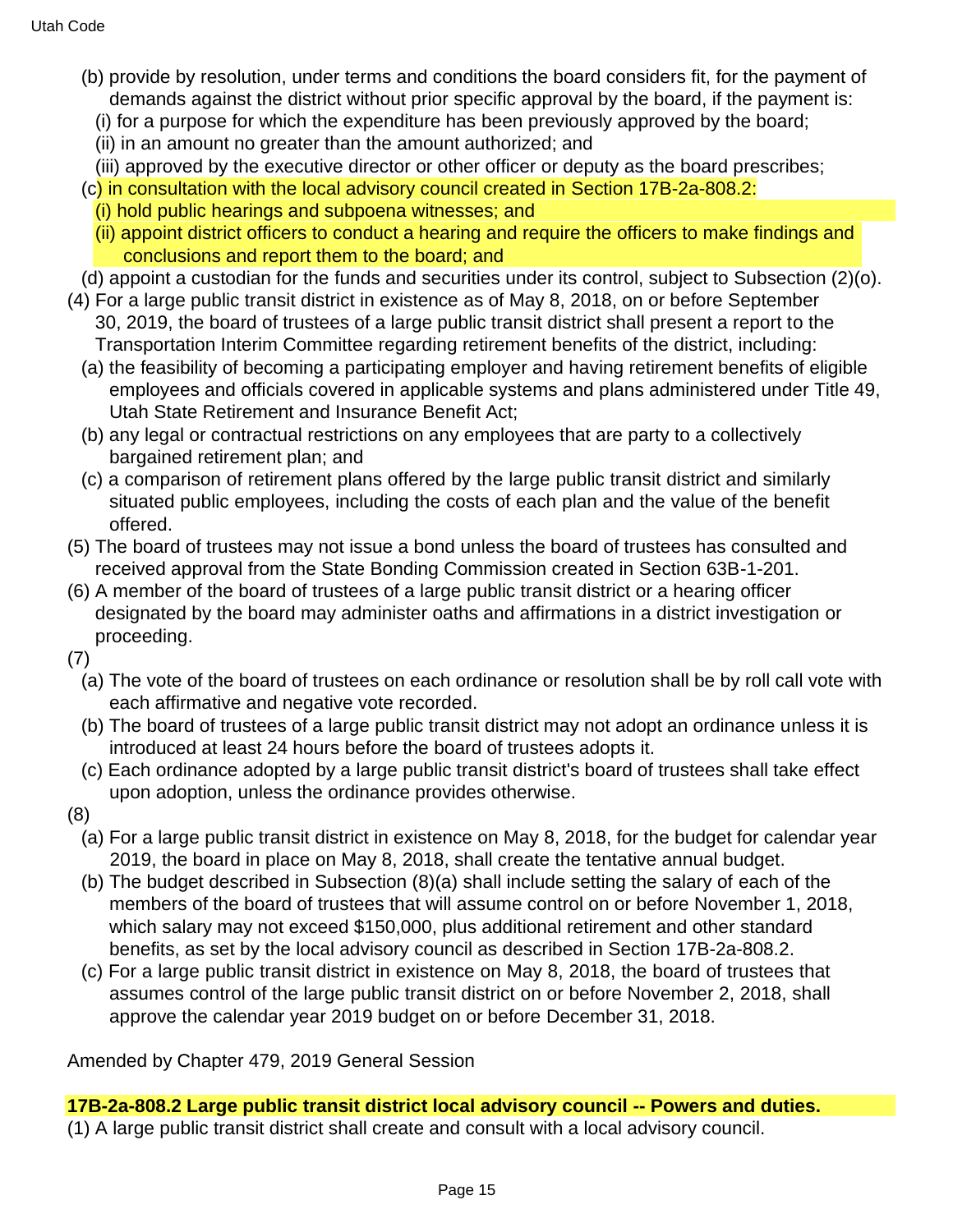(2)

(a)

- (i) For a large public transit district in existence as of January 1, 2019, the local advisory council shall have membership selected as described in Subsection (2)(b).
- (ii)
	- (A) For a large public transit district created after January 1, 2019, the political subdivision or subdivisions forming the large public transit district shall submit to the Legislature for approval a proposal for the appointments to the local advisory council of the large public transit district similar to the appointment process described in Subsection (2)(b).
	- (B) Upon approval of the Legislature, each nominating individual or body shall appoint individuals to the local advisory council.
- (b)
	- (i) The council of governments of Salt Lake County shall appoint three members to the local advisory council.
	- (ii) The mayor of Salt Lake City shall appoint one member to the local advisory council.
	- (iii) The council of governments of Utah County shall appoint two members to the local advisory council.
	- (iv) The council of governments of Davis County and Weber County shall each appoint one member to the local advisory council.
	- (v) The councils of governments of Box Elder County and Tooele County shall jointly appoint one member to the local advisory council.
- (3) The local advisory council shall meet at least quarterly in a meeting open to the public for comment to discuss the service, operations, and any concerns with the public transit district operations and functionality.
- (4) The duties of the local advisory council shall include:
	- (a) setting the compensation packages of the board of trustees, which salary may not exceed \$150,000, plus additional retirement and other standard benefits;
	- (b) reviewing, approving, and recommending final adoption by the board of trustees of the large public transit district service plans at least every two and one-half years;
	- (c) reviewing, approving, and recommending final adoption by the board of trustees of project development plans, including funding, of all new capital development projects;
	- (d) reviewing, approving, and recommending final adoption by the board of trustees of any plan for a transit-oriented development where a large public transit district is involved;
	- (e) at least annually, engaging with the safety and security team of the large public transit district to ensure coordination with local municipalities and counties;
	- (f) assisting with coordinated mobility and constituent services provided by the public transit district;
	- (g) representing and advocating the concerns of citizens within the public transit district to the board of trustees; and
- (h) other duties described in Section 17B-2a-808.1.
- (5) The local advisory council shall meet at least quarterly with and consult with the board of trustees and advise regarding the operation and management of the public transit district.

Amended by Chapter 479, 2019 General Session

## **17B-2a-809 Public transit districts to submit agendas and minutes of board meetings.**

(1) The board of trustees of each public transit district shall submit to each constituent entity, as defined in Section 17B-1-701: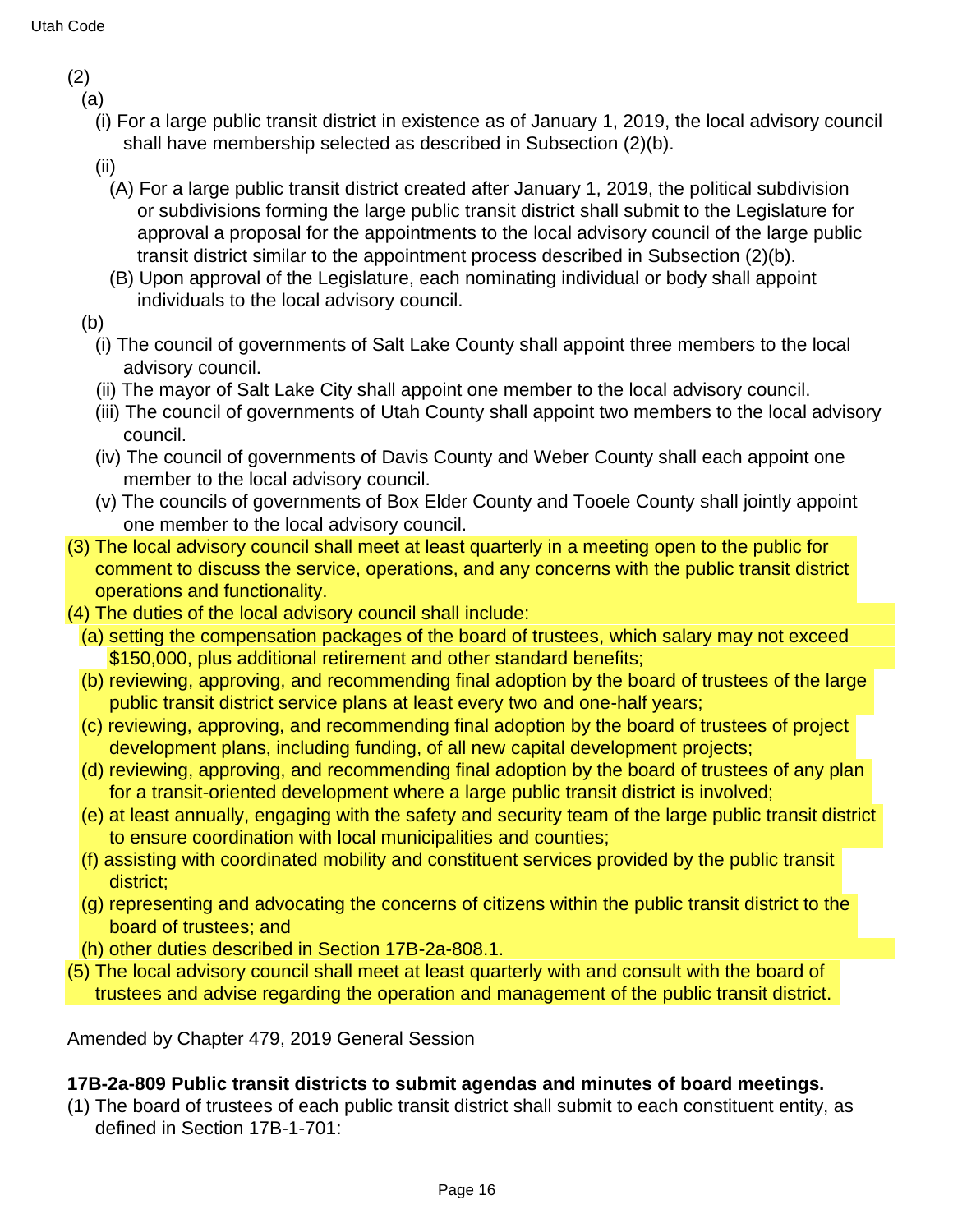- (a) a copy of the board agenda and a notice of the location and time of the board meeting within the same time frame provided to members of the board prior to the meeting; and
- (b) a copy of the minutes of board meetings within five working days following approval of the minutes.
- (2) The board may submit notices, agendas, and minutes by electronic mail if agreed to by the constituent entity as defined under Section 17B-1-701.

Renumbered and Amended by Chapter 329, 2007 General Session

# **17B-2a-810 Officers of a public transit district.**

(1)

- (a) The officers of a public transit district shall consist of:
	- (i) the members of the board of trustees;
	- (ii) for a small public transit district, a chair and vice chair, appointed by the board of trustees, subject to Subsection (1)(c);
	- (iii) a secretary, appointed by the board of trustees;

(iv)

- (A) for a small public transit district, a general manager, appointed by the board of trustees as provided in Section 17B-2a-811, whose duties may be allocated by the board of trustees, at the board of trustees' discretion, to a chief executive officer, or both; or
- (B) for a large public transit district, an executive director appointed by the board of trustees as provided in Section 17B-2a-811.1;
- (v) for a small public transit district, a chief executive officer appointed by the board of trustees, as provided in Section 17B-2a-811;
- (vi) for a small public transit district, a general counsel, appointed by the board of trustees, subject to Subsection (1)(d);
- (vii) a treasurer, appointed as provided in Section 17B-1-633;
- (viii) a comptroller, appointed by the board of trustees, subject to Subsection (1)(e);
- (ix) for a large public transit district, an internal auditor, appointed by the board of trustees, subject to Subsection (1)(f); and
- (x) other officers, assistants, and deputies that the board of trustees considers necessary.
- (b) The board of trustees of a small public transit district may, at its discretion, appoint a president, who shall also be considered an officer of a public transit district.
- (c) The district chair and vice chair of a small public transit district shall be members of the board of trustees.
- (d) The person appointed as general counsel for a small public transit district shall:
	- (i) be admitted to practice law in the state; and
	- (ii) have been actively engaged in the practice of law for at least seven years next preceding the appointment.
- (e) The person appointed as comptroller shall have been actively engaged in the practice of accounting for at least seven years next preceding the appointment.
- (f) The person appointed as internal auditor shall be a licensed certified internal auditor or certified public accountant with at least five years experience in the auditing or public accounting profession, or the equivalent, prior to appointment.

(2)

(a) For a small public transit district, the district's general manager or chief executive officer, as the board prescribes, or for a large public transit district, the executive director, shall appoint all officers and employees not specified in Subsection (1).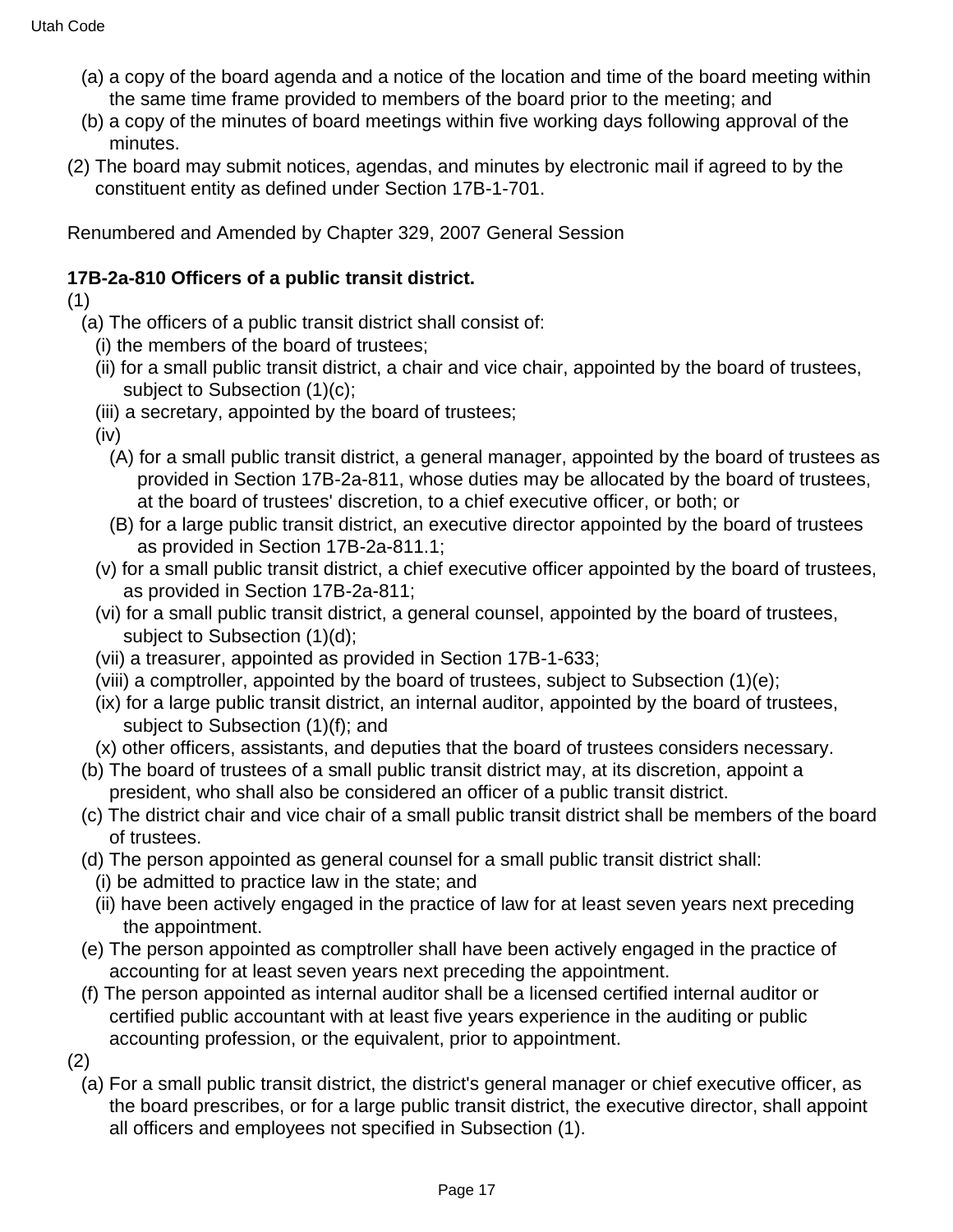- (b) Each officer and employee appointed by the district's general manager or chief executive officer of a small public transit district, or the executive director of a large public transit district, serves at the pleasure of the appointing general manager, chief executive officer, or executive director.
- (3) The board of trustees shall by ordinance or resolution fix the compensation of all district officers and employees, except as otherwise provided in this part.
- (4)
	- (a) Each officer appointed by the board of trustees or by the district's general manager, chief executive officer, or executive director shall take the oath of office specified in Utah Constitution, Article IV, Section 10.
	- (b) Each oath under Subsection (4)(a) shall be subscribed and filed with the district secretary no later than 15 days after the commencement of the officer's term of office.

Amended by Chapter 424, 2018 General Session

#### **17B-2a-810.1 Attorney general as legal counsel for a large public transit district -- Large public transit district may sue and be sued.**

(1) Subject to Subsection (2), in accordance with Title 67, Chapter 5, Attorney General, the Utah attorney general shall serve as legal counsel for a large public transit district.

(2)

- (a) For any large public transit district in existence as of May 8, 2018, the transition to legal representation by the Utah attorney general shall occur as described in this Subsection (2), but no later than July 1, 2019.
- (b)
	- (i) For any large public transit district in existence as of May 8, 2018, in partnership with the Utah attorney general, the board of trustees of the large public transit district shall study and develop a strategy to transition legal representation from a general counsel to the Utah attorney general.
	- (ii) In partnership with the Utah attorney general, the board of trustees of the large public transit district shall present a report to the Transportation Interim Committee before November 30, 2018, to:
		- (A) outline the transition strategy; and
	- (B) request any legislation that might be required for the transition.
- (3) Sections 67-5-6 through 13, Attorney General Career Service Act, apply to representation of a large public transit district by the Utah attorney general.
- (4) A large public transit district may sue, and it may be sued only on written contracts made by it or under its authority.
- (5) In all matters requiring legal advice in the performance of the attorney general's duties and in the prosecution or defense of any action growing out of the performance of the attorney general's duties, the attorney general is the legal adviser of a large public transit district and shall perform any and all legal services required by the large public transit district.
- (6) The attorney general shall aid in any investigation, hearing, or trial under the provisions of this part and institute and prosecute actions or proceedings for the enforcement of the provisions of the Constitution and statutes of this state or any rule or ordinance of the large public transit district affecting and related to public transit, persons, and property.

Enacted by Chapter 424, 2018 General Session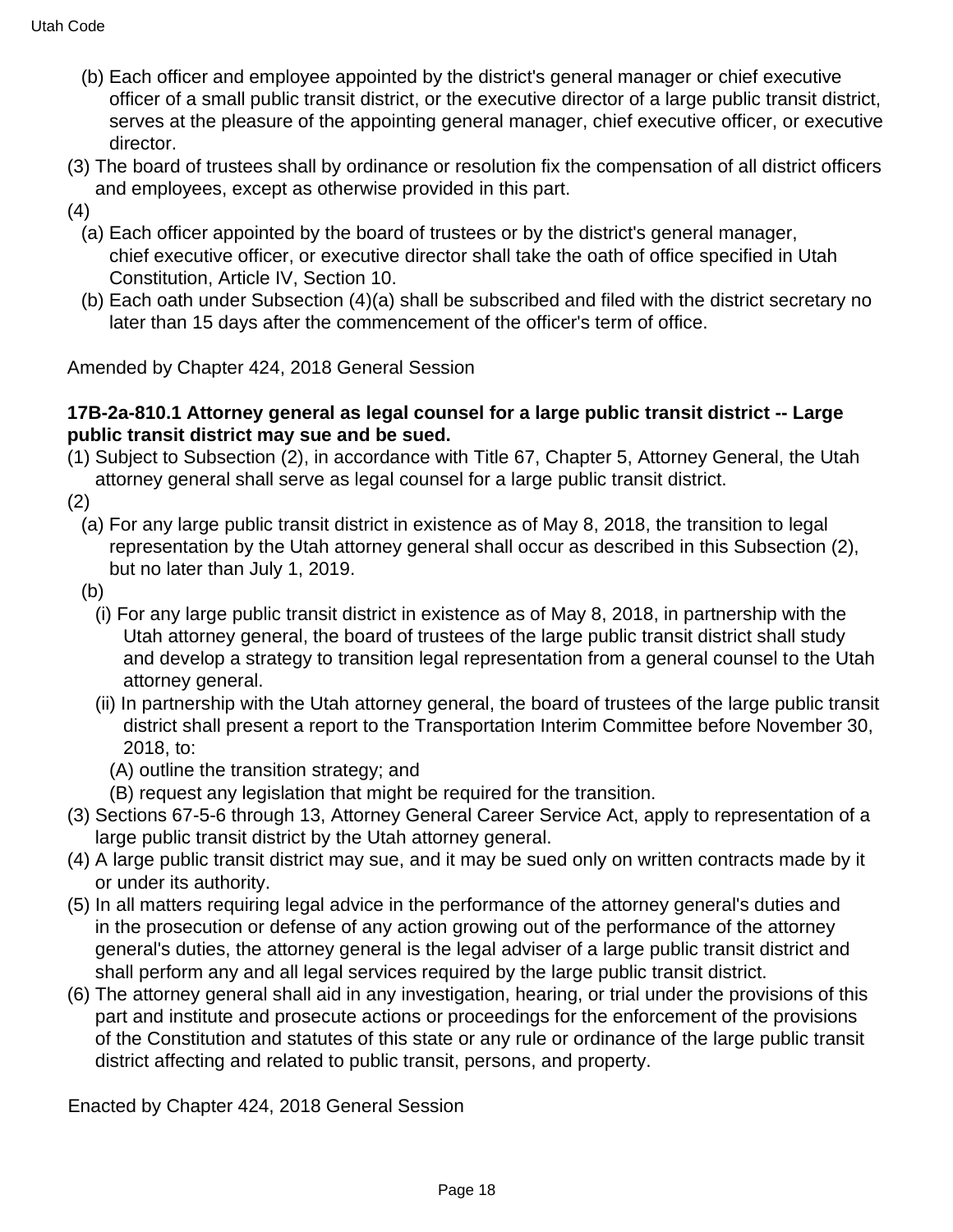## **17B-2a-811 General manager or chief executive officer of a small public transit district.** (1)

- (a) The board of trustees of a small public transit district shall appoint a person as a general manager.
- (b) The board of trustees of a small public transit district may, at its discretion, appoint a person as a chief executive officer.
- (c) The board of trustees of a small public transit district shall allocate the responsibilities defined in Subsection (2) between the general manager and the chief executive officer, if the board of trustees appoints a chief executive officer.
- (d) The chief executive officer shall have the same rights allocated to the general manager under Subsections (3) and (4).
- (e) The appointment of a general manager, chief executive officer, or both, shall be by the affirmative vote of a majority of all members of the board of trustees.
- (f) The board's appointment of a person as general manager, chief executive officer, or both, shall be based on the person's qualifications, with special reference to the person's actual experience in or knowledge of accepted practices with respect to the duties of the office.
- (g) A person appointed as general manager or chief executive officer of a small public transit district is not required to be a resident of the state at the time of appointment.
- (2) A general manager or chief executive officer of a small public transit district shall have the following responsibilities as allocated by the board of trustees:
	- (a) be a full-time officer and devote full time to the district's business;
	- (b) ensure that all district ordinances are enforced;
	- (c) prepare and submit to the board of trustees, as soon as practical but not less than 45 days after the end of each fiscal year, a complete report on the district's finances and administrative activities for the preceding year;
	- (d) keep the board of trustees advised as to the district's needs;
	- (e) prepare or cause to be prepared all plans and specifications for the construction of district works;
	- (f) cause to be installed and maintained a system of auditing and accounting that completely shows the district's financial condition at all times; and
	- (g) attend meetings of the board of trustees.
- (3) A general manager of a small public transit district:
	- (a) serves at the pleasure of the board of trustees;
	- (b) holds office for an indefinite term;
	- (c) may be removed by the board of trustees upon the adoption of a resolution by the affirmative vote of a majority of all members of the board, subject to Subsection (5);
	- (d) has full charge of:
		- (i) the acquisition, construction, maintenance, and operation of district facilities; and
	- (ii) the administration of the district's business affairs;
	- (e) is entitled to participate in the deliberations of the board of trustees as to any matter before the board; and
	- (f) may not vote at a meeting of the board of trustees.
- (4) The board of trustees may not reduce the general manager's salary below the amount fixed at the time of original appointment unless:
	- (a) the board adopts a resolution by a vote of a majority of all members; and
	- (b) if the general manager demands in writing, the board gives the general manager the opportunity to be publicly heard at a meeting of the board before the final vote on the resolution reducing the general manager's salary.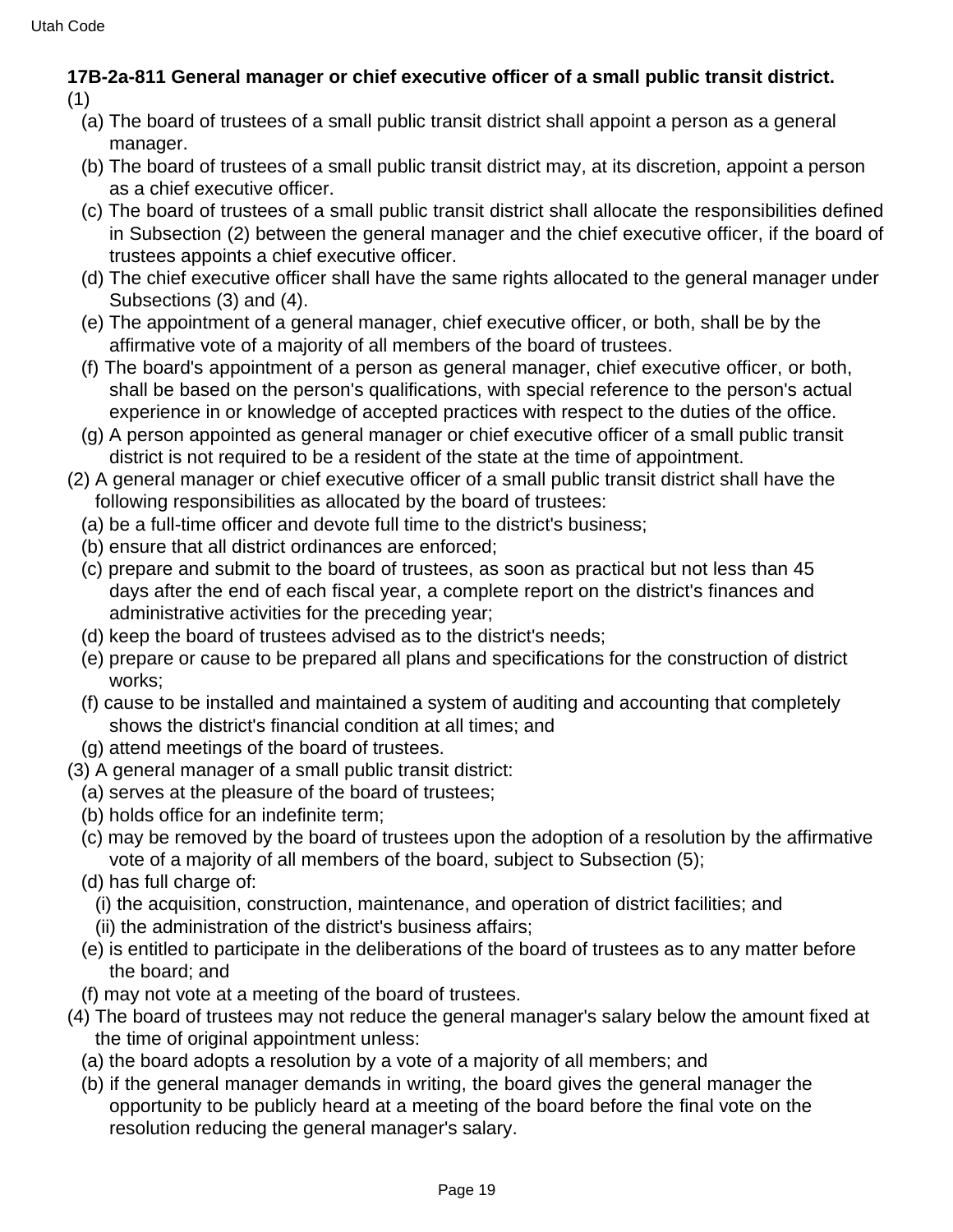(5)

- (a) Before adopting a resolution providing for a general manager's removal as provided in Subsection (3)(c), the board shall, if the manager makes a written demand:
	- (i) give the general manager a written statement of the reasons alleged for the general manager's removal; and
	- (ii) allow the general manager to be publicly heard at a meeting of the board of trustees.
- (b) Notwithstanding Subsection (5)(a), the board of trustees of a public transit district may suspend a general manager from office pending and during a hearing under Subsection (5)(a) (ii).
- (6) The action of a board of trustees suspending or removing a general manager or reducing the general manager's salary is final.

Amended by Chapter 424, 2018 General Session

# **17B-2a-811.1 Executive director of a large public transit district.**

(1)

- (a) The board of trustees of a large public transit district shall appoint a person as an executive director.
- (b) The appointment of an executive director shall be by the affirmative vote of a majority of the board of trustees.
- (c) The board's appointment of a person as executive director shall be based on the person's qualifications, with special reference to the person's actual experience in or knowledge of accepted practices with respect to the duties of the office.
- (d) A person appointed as executive director of a large public transit district is not required to be a resident of the state at the time of appointment.
- (2) An executive director of a large public transit district shall:
- (a) be a full-time officer and devote full time to the district's business;
- (b) serve at the pleasure of the board of trustees;
- (c) hold office for an indefinite term;
- (d) ensure that all district ordinances are enforced;
- (e) prepare and submit to the board of trustees, as soon as practical but not less than 45 days after the end of each fiscal year, a complete report on the district's finances and administrative activities for the preceding year;
- (f) advise the board of trustees regarding the needs of the district;
- (g) in consultation with the board of trustees, prepare or cause to be prepared all plans and specifications for the construction of district works;
- (h) cause to be installed and maintained a system of auditing and accounting that completely shows the district's financial condition at all times;
- (i) attend meetings of the board of trustees;
- (j) in consultation with the board of trustees, have charge of:
	- (i) the acquisition, construction, maintenance, and operation of district facilities; and
	- (ii) the administration of the district's business affairs; and
- (k) be entitled to participate in the deliberations of the board of trustees as to any matter before the board.
- (3) The board of trustees may not remove the executive director or reduce the executive director's salary below the amount fixed at the time of original appointment unless:
	- (a) the board adopts a resolution by a vote of a majority of all members; and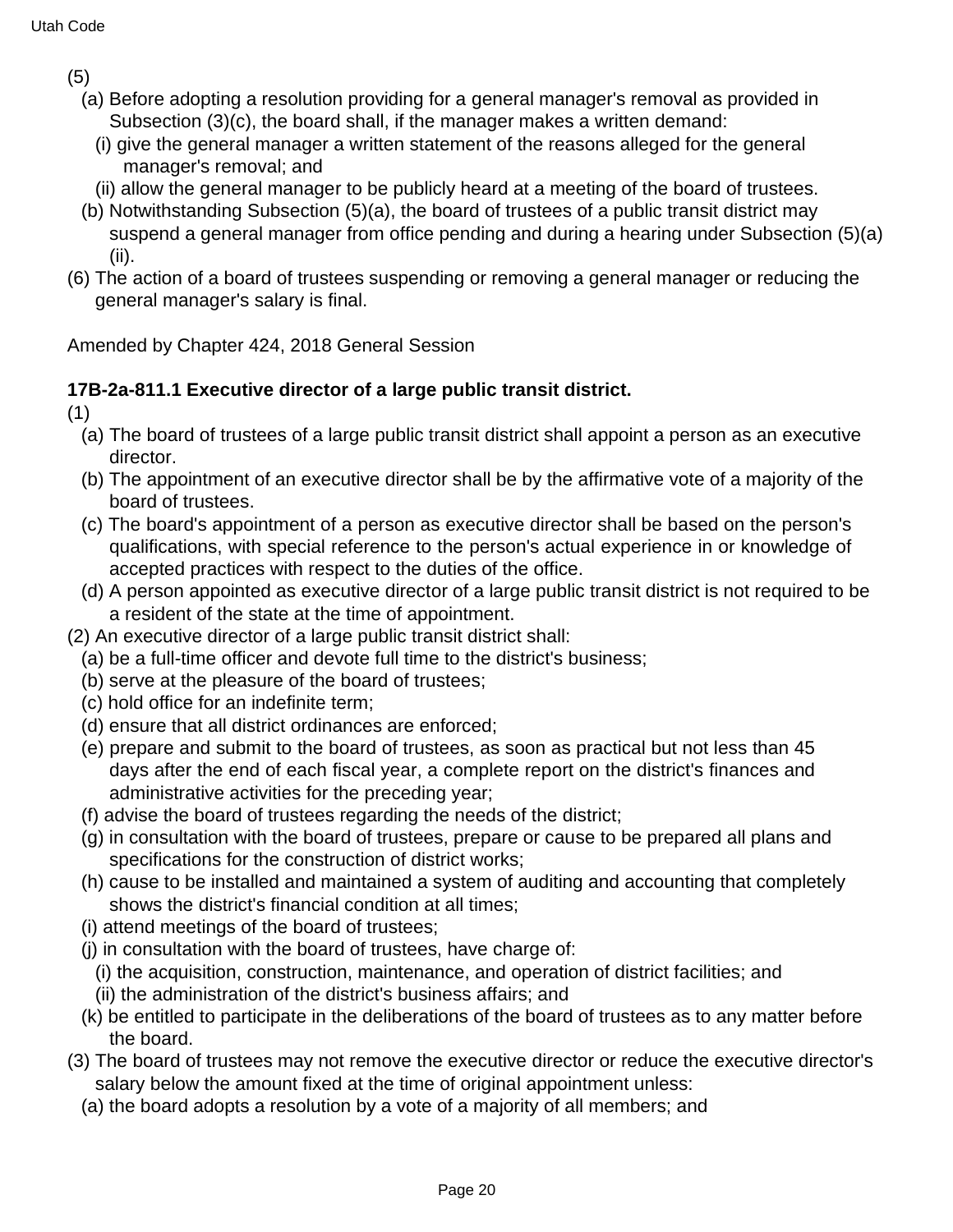- (b) if the executive director demands in writing, the board gives the executive director the opportunity to be publicly heard at a meeting of the board before the final vote on the resolution removing the executive director or reducing the executive director's salary.
- (4)
	- (a) Before adopting a resolution providing for the removal of the executive director or a reduction in the executive director's salary as provided in Subsection (3), the board shall, if the executive director makes a written demand:
		- (i) give the executive director a written statement of the reasons alleged for the removal or reduction in salary; and
	- (ii) allow the executive director to be publicly heard at a meeting of the board of trustees.
	- (b) Notwithstanding Subsection (4)(a), the board of trustees of a public transit district may suspend an executive director from office pending and during a hearing under Subsection (4) (a)(ii).
- (5) The action of a board of trustees suspending or removing an executive director or reducing the executive director's salary is final.

Enacted by Chapter 424, 2018 General Session

#### **17B-2a-812 Comptroller required to provide statement of revenues and expenditures.**

The comptroller of each public transit district shall, as soon as possible after the close of each fiscal year:

- (1) prepare a statement of revenues and expenditures for the fiscal year just ended, in the detail that the board of trustees prescribes; and
- (2) transmit a copy of the statement to the chief executive officer of:
	- (a) each municipality within the district; and
	- (b) each county with unincorporated area within the district.

Enacted by Chapter 329, 2007 General Session

### **17B-2a-813 Rights, benefits, and protective conditions for employees of a public transit district -- Strike prohibited -- Employees of an acquired transit system.**

- (1) The rights, benefits, and other employee protective conditions and remedies of Section 13(c) of the Urban Mass Transportation Act of 1964, 49 U.S.C. Sec. 5333(b), as determined by the Secretary of Labor, apply to a public transit district's establishment and operation of a public transit service or system.
- (2)
	- (a) Employees of a public transit system established and operated by a public transit district have the right to:
		- (i) self-organization;
		- (ii) form, join, or assist labor organizations; and
	- (iii) bargain collectively through representatives of their own choosing.
	- (b) Employees of a public transit district and labor organizations may not join in a strike against the public transit system operated by the public transit district.
	- (c) Each public transit district shall:
	- (i) recognize and bargain exclusively with any labor organization representing a majority of the district's employees in an appropriate unit with respect to wages, salaries, hours, working conditions, and welfare, pension, and retirement provisions; and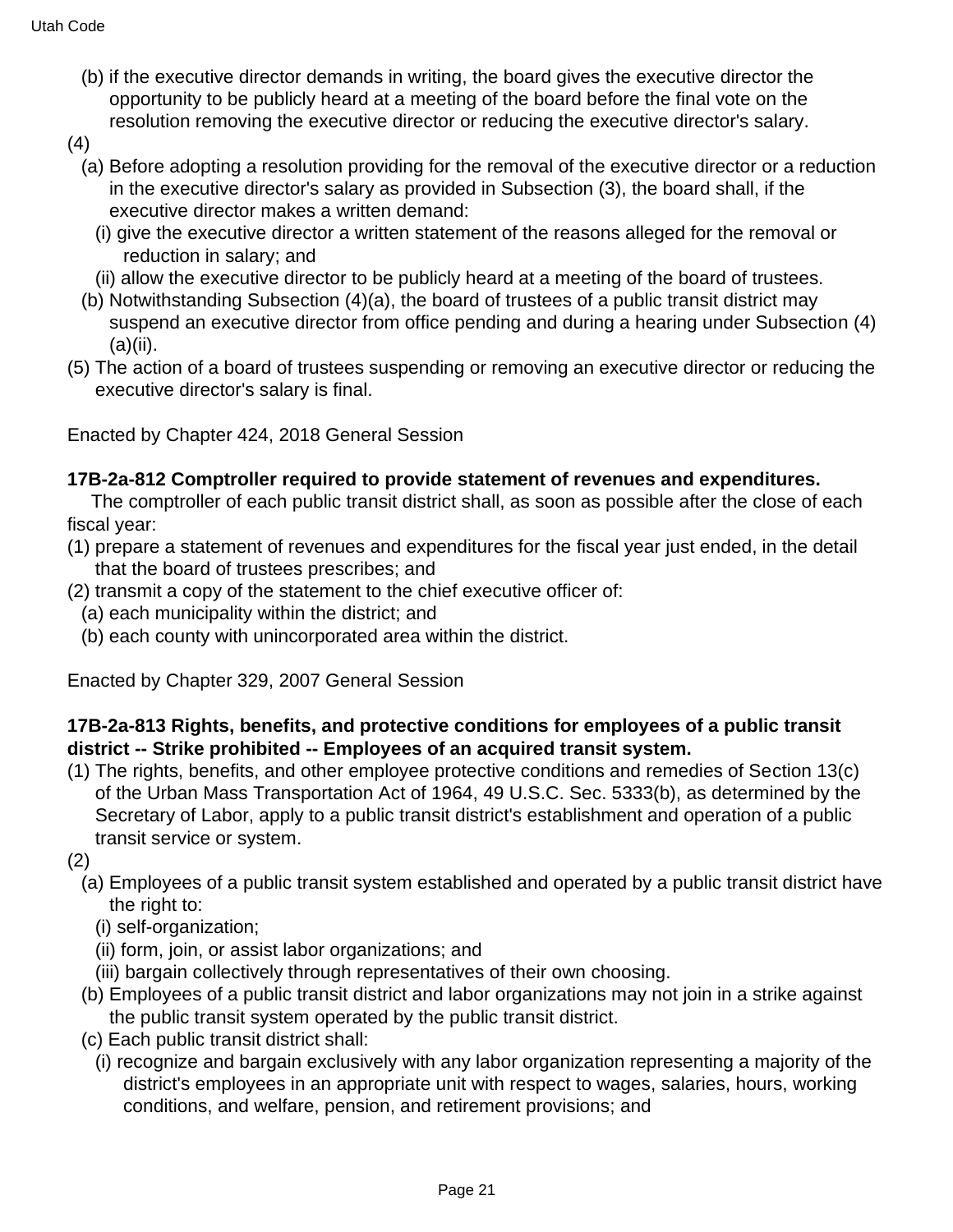- (ii) upon reaching agreement with the labor organization, enter into and execute a written contract incorporating the agreement.
- (3) If a public transit district acquires an existing public transit system:
	- (a) all employees of the acquired system who are necessary for the operation of the acquired system, except executive and administrative officers and employees, shall be:
		- (i) transferred to and appointed employees of the acquiring public transit district; and
		- (ii) given sick leave, seniority, vacation, and pension or retirement credits in accordance with the acquired system's records;
	- (b) members and beneficiaries of a pension or retirement plan or other program of benefits that the acquired system has established shall continue to have rights, privileges, benefits, obligations, and status with respect to that established plan or program; and
	- (c) the public transit district may establish, amend, or modify, by agreement with employees or their authorized representatives, the terms, conditions, and provisions of a pension or retirement plan or of an amendment or modification of a pension or retirement plan.
- (4) A pension administrator for a retirement plan sponsored by a public transit district or a person designated by the administrator shall maintain retirement records in accordance with Subsection 49-11-618(2).

Amended by Chapter 448, 2013 General Session

#### **17B-2a-814 Public transit district trustees, officers, and employees subject to Utah Public Officers' and Employees' Ethics Act.**

Each trustee, officer, and employee of a public transit district is subject to the provisions of Title 67, Chapter 16, Utah Public Officers' and Employees' Ethics Act.

Amended by Chapter 223, 2011 General Session

#### **17B-2a-815 Rates and charges for service -- Fare collection information private.**

- (1) The board of trustees of a public transit district shall fix rates and charges for service provided by the district by a two-thirds vote of all board members.
- (2) Rates and charges shall:
	- (a) be reasonable; and
	- (b) to the extent practicable:
		- (i) result in enough revenue to make the public transit system self supporting; and
		- (ii) be sufficient to:
			- (A) pay for district operating expenses;
			- (B) provide for repairs, maintenance, and depreciation of works and property that the district owns or operates;
			- (C) provide for the purchase, lease, or acquisition of property and equipment;
			- (D) pay the interest and principal of bonds that the district issues; and
			- (E) pay for contracts, agreements, leases, and other legal liabilities that the district incurs.
- (3)
	- (a) In accordance with Section 63G-2-302, the following personal information received by the district from a customer through any debit, credit, or electronic fare payment process is a private record under Title 63G, Chapter 2, Government Records Access and Management Act:
		- (i) travel data, including:
			- (A) the identity of the purchasing individual or entity;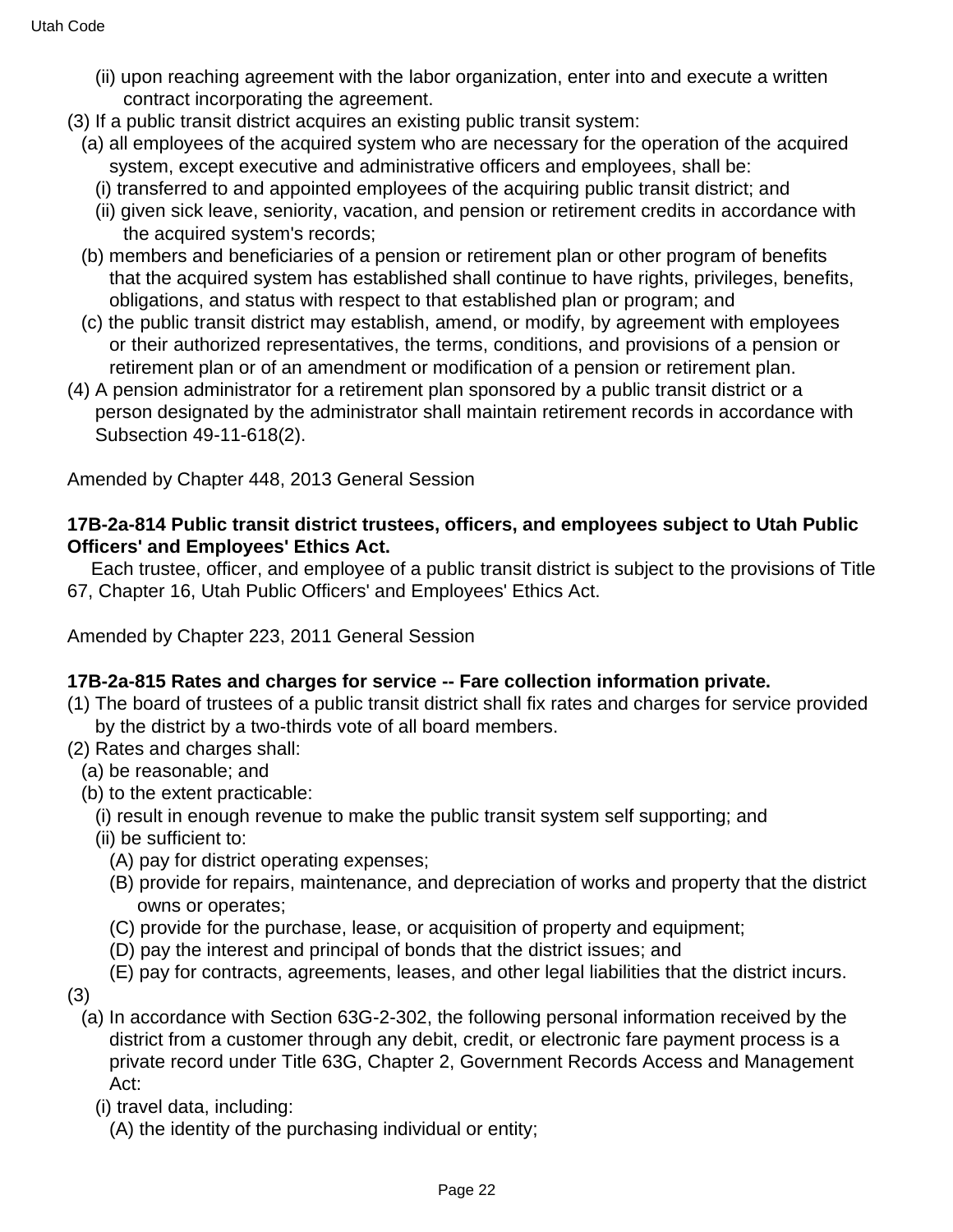- (B) travel dates, times, or frequency of use; and
- (C) locations of use;
- (ii) service type or vehicle identification used by the customer;
- (iii) the unique transit pass identifier assigned to the customer; or
- (iv) customer account information, including the cardholder's name, the credit or debit card number, the card issuer identification, or any other related information.
- (b) Private records described in this Subsection (3) that are received by a public transit district may only be disclosed in accordance with Section 63G-2-202.

Amended by Chapter 216, 2013 General Session

**17B-2a-816 Hearing on a rate or charge or a proposal to fix the location of district facilities.** (1)

- (a) The legislative body of a county or municipality with territory within a public transit district may, on behalf of a person who is a resident of the county or municipality, respectively, and who is a user of a public transit system operated by the public transit district, file a request for a hearing before the public transit district's board of trustees as to:
	- (i) the reasonableness of a rate or charge fixed by the board of trustees; or
	- (ii) a proposal for fixing the location of district facilities.
- (b) Each request under Subsection (1)(a) shall:

(i) be in writing;

- (ii) be filed with the board of trustees of the public transit district; and
- (iii) state the subject matter on which a hearing is requested.
- (2)
	- (a) At least 15 but not more than 60 days after a request under Subsection (1)(a) is filed, the public transit district's board of trustees shall hold a hearing on, as the case may be:
		- (i) the reasonableness of a rate or charge fixed by the board of trustees; or
		- (ii) a proposal for fixing the location of district facilities.
	- (b) The public transit district board of trustees shall provide notice of the hearing by:
		- (i) mailing, postage prepaid, a notice to:
			- (A) the county or municipality requesting the hearing; and
			- (B) the legislative body of each other county and municipality with territory within the public transit district; and
		- (ii) once publishing a notice.
- (3) At each hearing under Subsection (2)(a):
	- (a) the legislative body of a county or municipality may intervene, be heard, and introduce evidence if the county or municipality:
		- (i) is eligible to file a request for hearing under Subsection (1); and
		- (ii) did not file a request for hearing;
	- (b) the public transit district, the county or municipality that filed the request for hearing, and an intervening county or municipality under Subsection (3)(a) may:
		- (i) call and examine witnesses;
		- (ii) introduce exhibits;
		- (iii) cross-examine opposing witnesses on any matter relevant to the issues, even though the matter was not covered in direct examination; and
		- (iv) rebut evidence introduced by others;
	- (c) evidence shall be taken on oath or affirmation;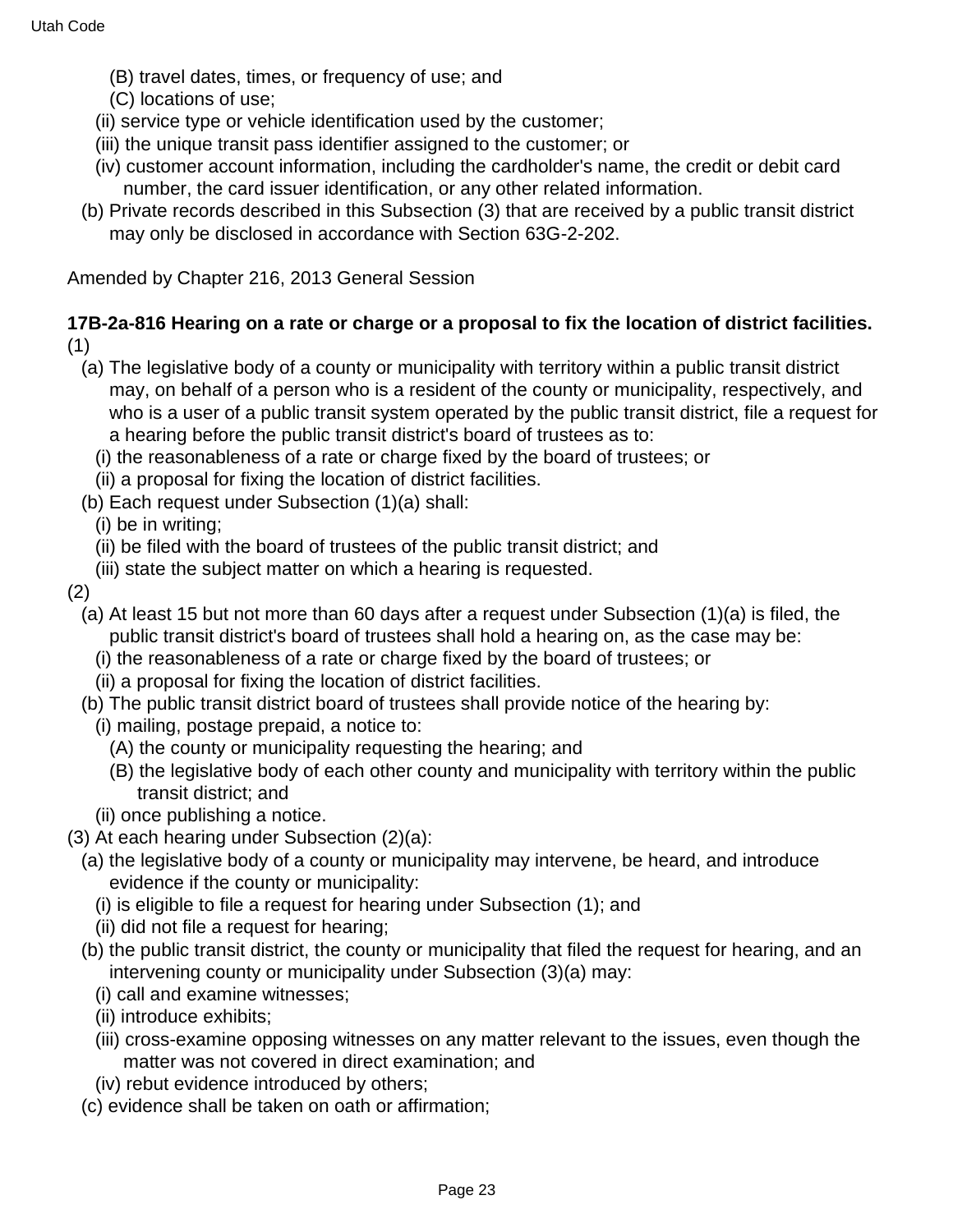- (d) technical rules of evidence need not be followed, regardless of the existence of a common law or statutory rule that makes improper the admission of evidence over objection in a civil action;
- (e) hearsay evidence is admissible in order to supplement or explain direct evidence, but is not sufficient in itself to support a finding unless it would be admissible over objection in a civil action; and
- (f) the public transit district board of trustees shall appoint a reporter to take a complete record of all proceedings and testimony before the board.

(4)

- (a) Within 60 days after the conclusion of a hearing under Subsection (2)(a), the public transit district board of trustees shall render its decision in writing, together with written findings of fact.
- (b) The board of trustees shall mail by certified mail, postage prepaid, a copy of the decision and findings to:
	- (i) the county or municipality that filed a request under Subsection (1); and
- (ii) each county and municipality that intervened under Subsection (3)(a).
- (5) In any action to review a decision of a public transit district board of trustees under this section, the record on review shall consist of:
	- (a) the written request for hearing, the transcript of the testimony at the hearing, and all exhibits introduced at the hearing; or
	- (b) if the parties stipulate in writing:
		- (i) the evidence specified in the stipulation; and
		- (ii) the written stipulation itself.

Enacted by Chapter 329, 2007 General Session

### **17B-2a-817 Voter approval required for property tax levy.**

Notwithstanding the provisions of Section 17B-1-1001 and in addition to a property tax under Section 17B-1-1103 to pay general obligation bonds of the district, a public transit district may levy a property tax, as provided in and subject to Chapter 1, Part 10, Local District Property Tax Levy, if:

- (1) the district first submits the proposal to levy the property tax to voters within the district; and
- (2) a majority of voters within the district voting on the proposal vote in favor of the tax at an election held for that purpose on a date specified in Section 20A-1-204.

Amended by Chapter 415, 2013 General Session

# **17B-2a-818 Requirements applicable to public transit district contracts.**

- (1) A public transit district shall comply with the applicable provisions of Title 63G, Chapter 6a, Utah Procurement Code.
- (2) If construction of a district facility or work exceeds \$750,000, the construction shall be let as provided in:
	- (a)Title 63G, Chapter 6a, Utah Procurement Code; and
	- (b) Section 17B-2a-818.5.

Amended by Chapter 347, 2012 General Session

# **17B-2a-818.5 Contracting powers of public transit districts -- Health insurance coverage.**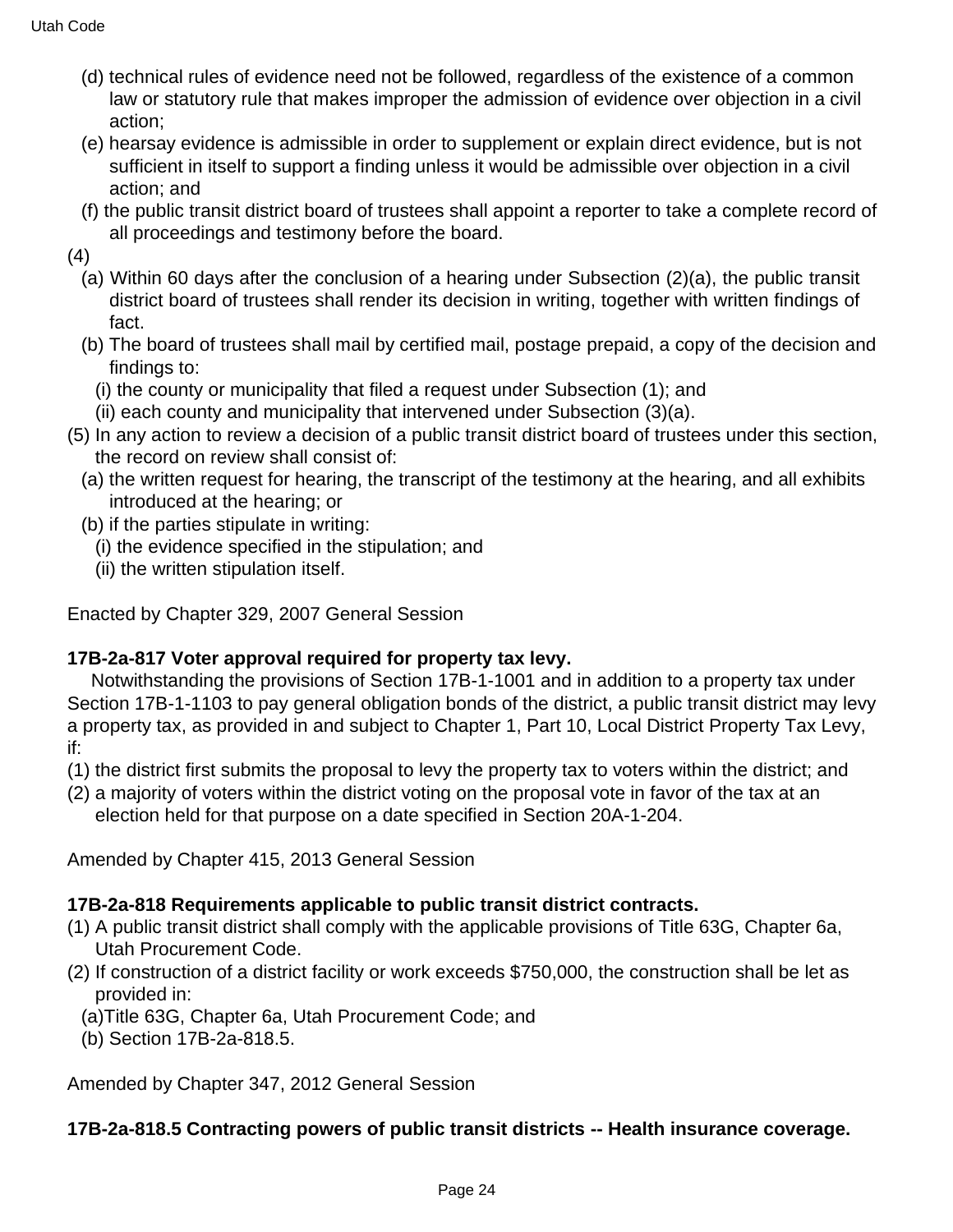- (1) As used in this section:
	- (a) "Aggregate" means the sum of all contracts, change orders, and modifications related to a single project.
	- (b) "Change order" means the same as that term is defined in Section 63G-6a-103.
	- (c) "Employee" means, as defined in Section 34A-2-104, an "employee," "worker," or "operative" who:
		- (i) works at least 30 hours per calendar week; and
		- (ii) meets employer eligibility waiting requirements for health care insurance, which may not exceed the first day of the calendar month following 60 days after the day on which the individual is hired.
	- (d) "Health benefit plan" means the same as that term is defined in Section 31A-1-301.
	- (e) "Qualified health insurance coverage" means the same as that term is defined in Section 26-40-115.
- (f) "Subcontractor" means the same as that term is defined in Section 63A-5-208.
- (2) Except as provided in Subsection (3), the requirements of this section apply to:
	- (a) a contractor of a design or construction contract entered into by the public transit district on or after July 1, 2009, if the prime contract is in an aggregate amount equal to or greater than \$2,000,000; and
	- (b) a subcontractor of a contractor of a design or construction contract entered into by the public transit district on or after July 1, 2009, if the subcontract is in an aggregate amount equal to or greater than \$1,000,000.
- (3) The requirements of this section do not apply to a contractor or subcontractor described in Subsection (2) if:
	- (a) the application of this section jeopardizes the receipt of federal funds;
	- (b) the contract is a sole source contract; or
	- (c) the contract is an emergency procurement.
- (4) A person that intentionally uses change orders, contract modifications, or multiple contracts to circumvent the requirements of this section is guilty of an infraction.
- (5)
	- (a) A contractor subject to the requirements of this section shall demonstrate to the public transit district that the contractor has and will maintain an offer of qualified health insurance coverage for the contractor's employees and the employee's dependents during the duration of the contract by submitting to the public transit district a written statement that:
		- (i) the contractor offers qualified health insurance coverage that complies with Section 26-40-115;
		- (ii) is from:
			- (A) an actuary selected by the contractor or the contractor's insurer; or
			- (B) an underwriter who is responsible for developing the employer group's premium rates; and
		- (iii) was created within one year before the day on which the statement is submitted.
	- (b) A contractor that is subject to the requirements of this section shall:
		- (i) place a requirement in each of the contractor's subcontracts that a subcontractor that is subject to the requirements of this section shall obtain and maintain an offer of qualified health insurance coverage for the subcontractor's employees and the employees' dependents during the duration of the subcontract; and
		- (ii) obtain from a subcontractor that is subject to the requirements of this section a written statement that:
			- (A) the subcontractor offers qualified health insurance coverage that complies with Section 26-40-115;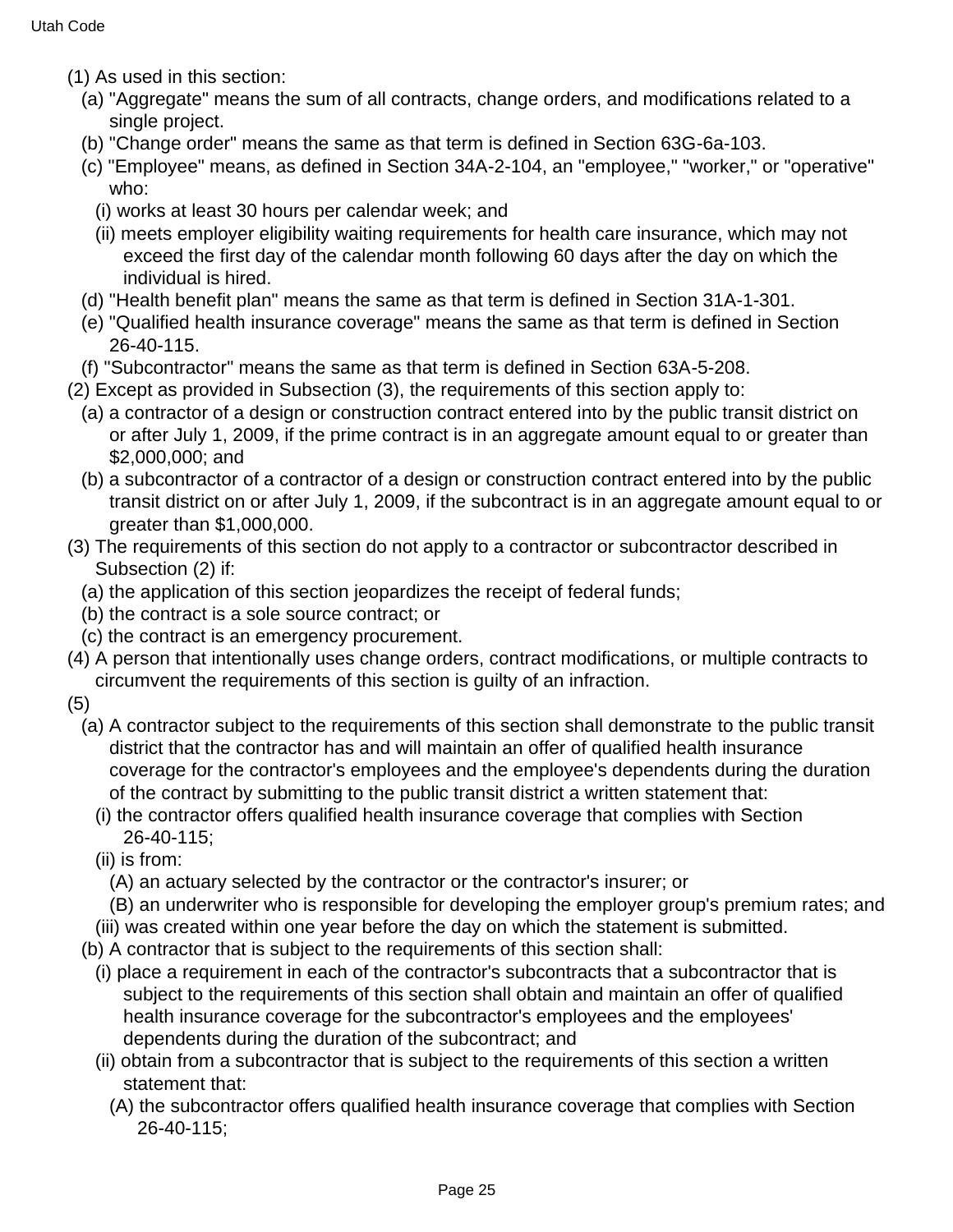- (B) is from an actuary selected by the subcontractor or the subcontractor's insurer, or an underwriter who is responsible for developing the employer group's premium rates; and
- (C) was created within one year before the day on which the contractor obtains the statement.
- (c)
- (i)
	- (A) A contractor that fails to maintain an offer of qualified health insurance coverage as described in Subsection (5)(a) during the duration of the contract is subject to penalties in accordance with an ordinance adopted by the public transit district under Subsection (6).
	- (B) A contractor is not subject to penalties for the failure of a subcontractor to obtain and maintain an offer of qualified health insurance coverage described in Subsection (5)(b)(i).
- (ii)
	- (A) A subcontractor that fails to obtain and maintain an offer of qualified health insurance coverage described in Subsection (5)(b)(i) during the duration of the subcontract is subject to penalties in accordance with an ordinance adopted by the public transit district under Subsection (6).
	- (B) A subcontractor is not subject to penalties for the failure of a contractor to maintain an offer of qualified health insurance coverage described in Subsection (5)(a).
- (6) The public transit district shall adopt ordinances:
- (a) in coordination with:
	- (i) the Department of Environmental Quality in accordance with Section 19-1-206;
	- (ii) the Department of Natural Resources in accordance with Section 79-2-404;
	- (iii) the State Building Board in accordance with Section 63A-5-205.5;
	- (iv) the State Capitol Preservation Board in accordance with Section 63C-9-403; and
	- (v) the Department of Transportation in accordance with Section 72-6-107.5; and
- (b) that establish:
	- (i) the requirements and procedures a contractor and a subcontractor shall follow to demonstrate compliance with this section, including:
		- (A) that a contractor or subcontractor's compliance with this section is subject to an audit by the public transit district or the Office of the Legislative Auditor General;
		- (B) that a contractor that is subject to the requirements of this section shall obtain a written statement described in Subsection (5)(a); and
		- (C) that a subcontractor that is subject to the requirements of this section shall obtain a written statement described in Subsection (5)(b)(ii);
	- (ii) the penalties that may be imposed if a contractor or subcontractor intentionally violates the provisions of this section, which may include:
		- (A) a three-month suspension of the contractor or subcontractor from entering into future contracts with the public transit district upon the first violation;
		- (B) a six-month suspension of the contractor or subcontractor from entering into future contracts with the public transit district upon the second violation;
		- (C) an action for debarment of the contractor or subcontractor in accordance with Section 63G-6a-904 upon the third or subsequent violation; and
		- (D) monetary penalties which may not exceed 50% of the amount necessary to purchase qualified health insurance coverage for employees and dependents of employees of the contractor or subcontractor who were not offered qualified health insurance coverage during the duration of the contract; and
	- (iii) a website on which the district shall post the commercially equivalent benchmark, for the qualified health insurance coverage identified in Subsection (1)(e), that is provided by the Department of Health, in accordance with Subsection 26-40-115(2).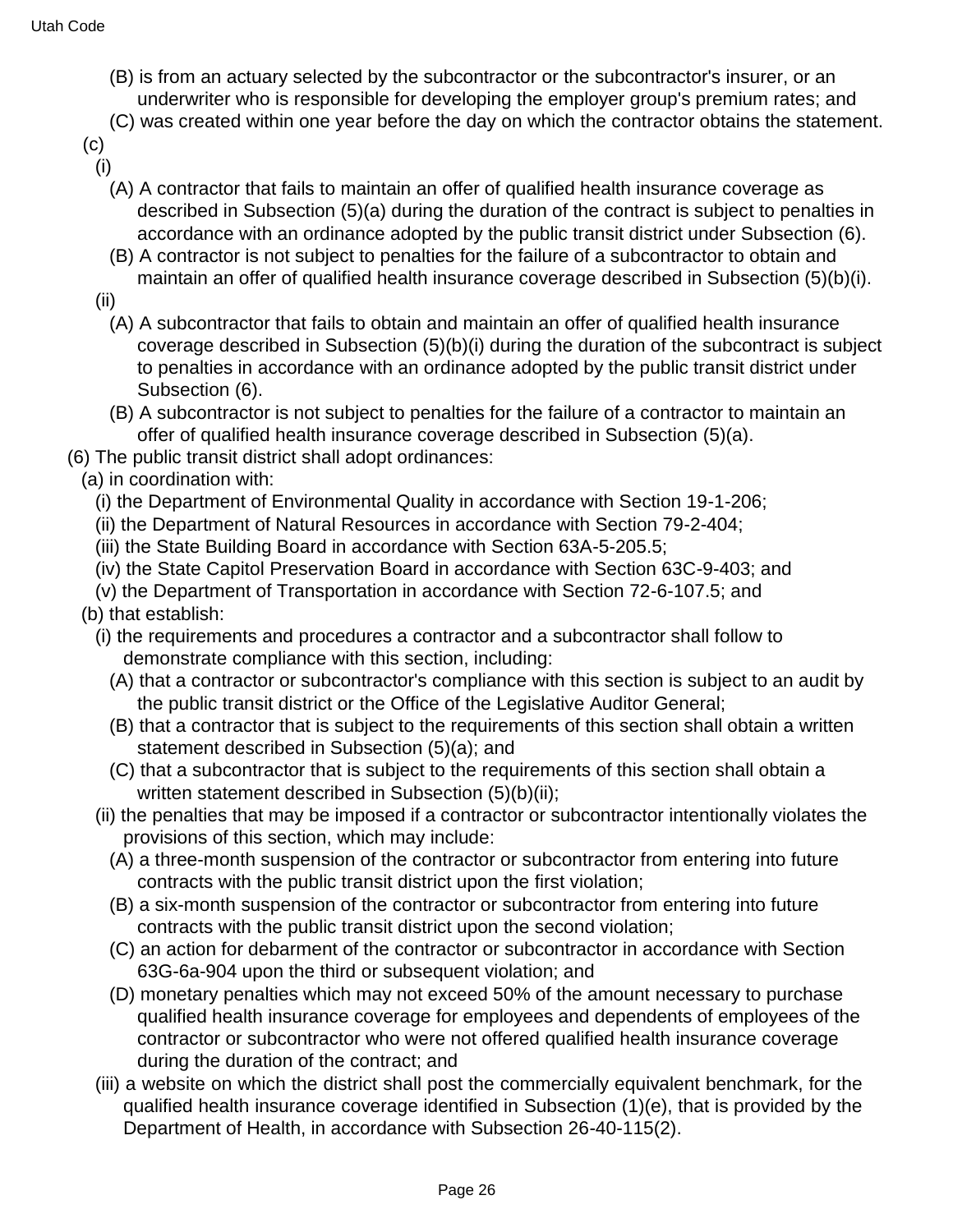(7)

(a)

- (i) In addition to the penalties imposed under Subsection (6)(b)(ii), a contractor or subcontractor who intentionally violates the provisions of this section is liable to the employee for health care costs that would have been covered by qualified health insurance coverage.
- (ii) An employer has an affirmative defense to a cause of action under Subsection  $(7)(a)(i)$  if:
	- (A) the employer relied in good faith on a written statement described in Subsection (5)(a) or  $(5)(b)(ii)$ ; or
	- (B) a department or division determines that compliance with this section is not required under the provisions of Subsection (3).
- (b) An employee has a private right of action only against the employee's employer to enforce the provisions of this Subsection (7).
- (8) Any penalties imposed and collected under this section shall be deposited into the Medicaid Restricted Account created in Section 26-18-402.
- (9) The failure of a contractor or subcontractor to provide qualified health insurance coverage as required by this section:
	- (a) may not be the basis for a protest or other action from a prospective bidder, offeror, or contractor under:
		- (i) Section 63G-6a-1602; or
		- (ii) any other provision in Title 63G, Chapter 6a, Utah Procurement Code; and
	- (b) may not be used by the procurement entity or a prospective bidder, offeror, or contractor as a basis for any action or suit that would suspend, disrupt, or terminate the design or construction.

Amended by Chapter 319, 2018 General Session

## **17B-2a-819 Compliance with state and local laws and regulations.**

- (1) Each public transit district is subject to department regulations relating to safety appliances and procedures.
- (2)
	- (a) Each installation by a public transit district in a state highway or freeway is subject to the approval of the department.
	- (b) There is a presumption that the use of a street, road, highway, or other public place by a public transit district for any of the purposes permitted in this part constitutes no greater burden on an adjoining property than the use existing on July 9, 1969.
	- (c) If a street, road, or highway, excluding a state highway or freeway, or a pipeline, sewer, water main, storm drain, pole, or communication wire is required to be relocated, replaced, or altered in order for a public transit district to construct or operate its system or to preserve and maintain an already constructed district facility:
		- (i) the public or private owner of the facility required to be relocated, replaced, or altered shall relocate, replace, or alter the facility with reasonable promptness; and
		- (ii) the public transit district shall, by prior agreement, reimburse the owner for the reasonable cost incurred in the relocation, replacement, or alteration.
	- (d)

(i) A public transit district may enter into an agreement with a county or municipality to:

- (A) close a street or road over which the county or municipality has jurisdiction at or near the point of its interception with a district facility; or
- (B) carry the street or road over or under or to a connection with a district facility.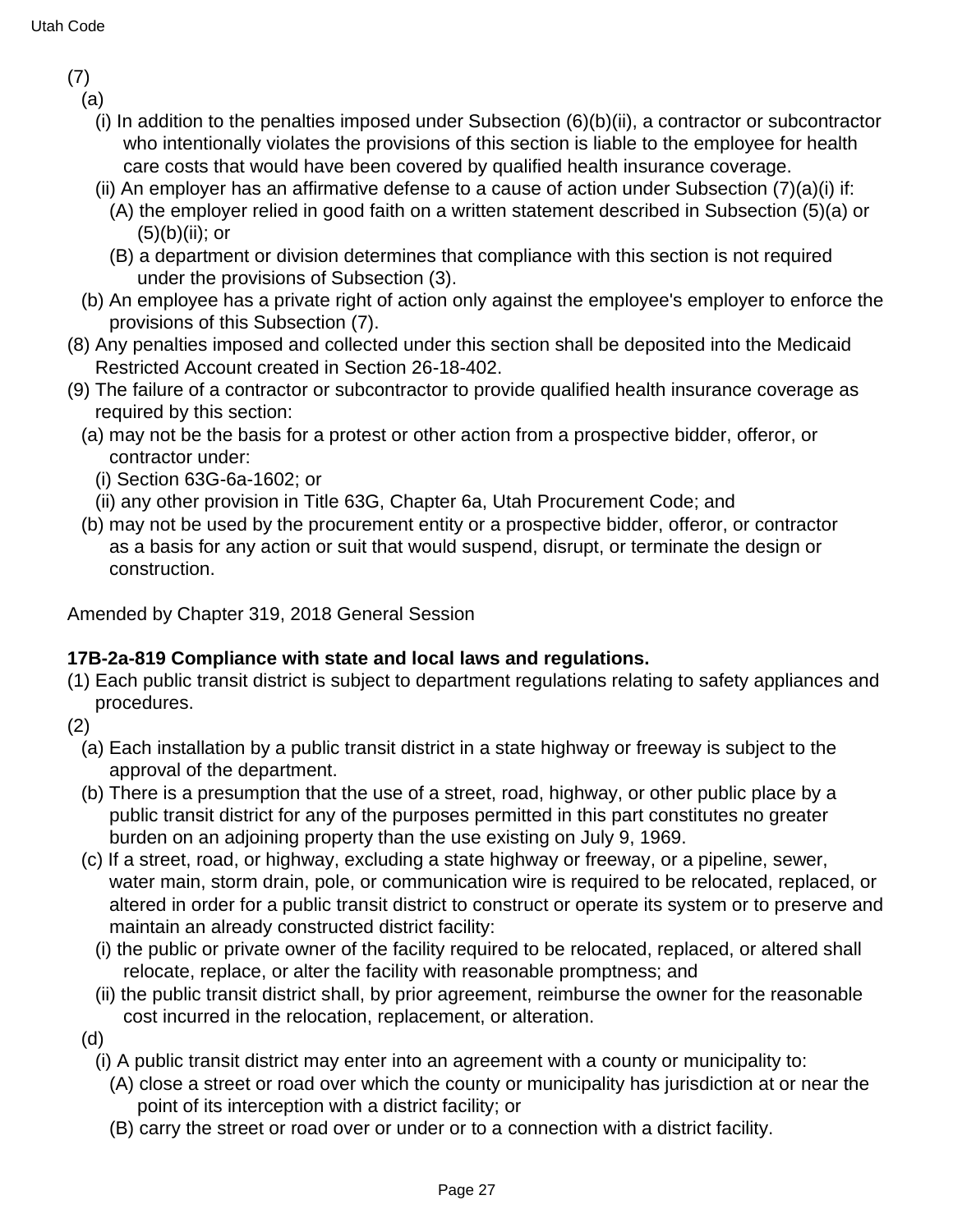- (ii) A public transit district may do all work on a street or road under Subsection (2)(d)(i) as is necessary.
- (iii) A street or road may not be closed, directly or indirectly, by the construction of a district facility unless the closure is:
	- (A) pursuant to agreement under Subsection (2)(d)(i); or
	- (B) temporarily necessary during the construction of a district facility.
- (3) Each public transit district is subject to the laws and regulations of the state and each applicable municipality relating to traffic and operation of vehicles upon streets and highways.

Enacted by Chapter 329, 2007 General Session

### **17B-2a-820 Authority for other governmental entities to acquire property by eminent domain for a public transit district.**

The state, a county, or a municipality may, by eminent domain under Title 78B, Chapter 6, Part 5, Eminent Domain, acquire within its boundaries a private property interest, including fee simple, easement, air right, right-of-way, or other interest, necessary for the establishment or operation of a public transit district.

Amended by Chapter 3, 2008 General Session

### **17B-2a-821 Multicounty district may establish and enforce parking ordinance.**

The board of trustees of a multicounty district may adopt an ordinance governing parking of vehicles at a transit facility, including the imposition of a fine or civil penalty for a violation of the ordinance.

Amended by Chapter 273, 2016 General Session

### **17B-2a-822 Multicounty district may employ or contract for law enforcement officers -- Law enforcement officer status, powers, and jurisdiction.**

- (1) The board of trustees of a multicounty district may employ law enforcement officers or contract with other law enforcement agencies to provide law enforcement services for the district.
- (2) A law enforcement officer employed or provided by contract under Subsection (1) is a law enforcement officer under Section 53-13-103 and shall be subject to the provisions of that section.
- (3) Subject to the provisions of Section 53-13-103, the jurisdiction of a law enforcement officer employed under this section is limited to transit facilities and transit vehicles.

Renumbered and Amended by Chapter 329, 2007 General Session

### **17B-2a-823 Public transit district special services.**

- (1) As used in this section, "bureau" means a recreational, tourist, or convention bureau under Title 17, Chapter 31, Recreational, Tourist, and Convention Bureaus.
- (2)
	- (a) A public transit district may lease its buses to private certified public carriers or operate transit services requested by a public entity if a bureau certifies that privately owned carriers furnishing like services or operating like equipment within the area served by the bureau:
		- (i) have declined to provide the service; or
		- (ii) do not have the equipment necessary to provide the service.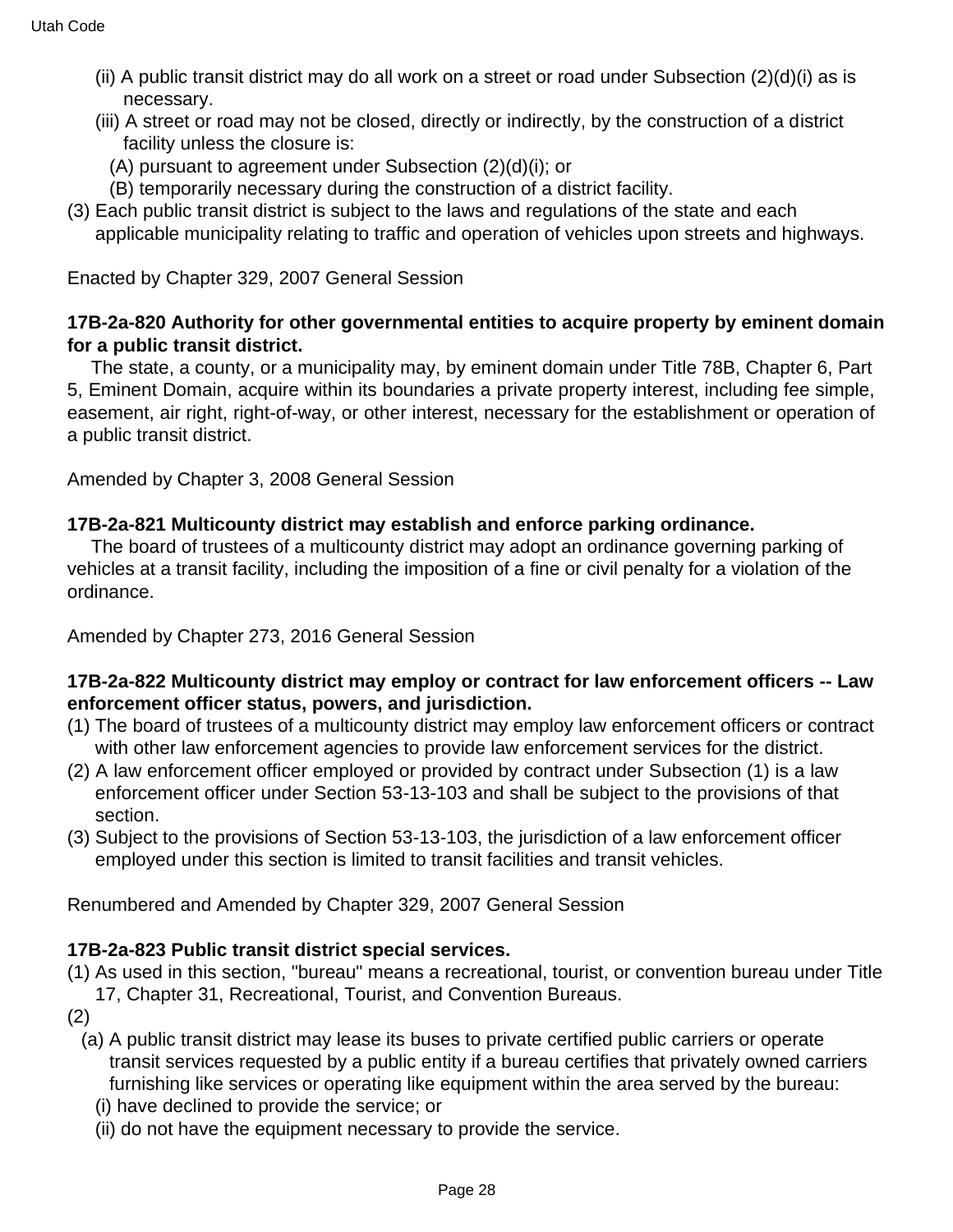- (b) A public transit district may lease its buses or operate services as authorized under Subsection (2)(a) outside of the area served by the district.
- (3) If part or all of the transportation services are paid for by public funds, a public transit district may:
	- (a) provide school bus services for transportation of pupils and supervisory personnel between homes and school and other related school activities within the area served by the district; or
	- (b) provide the transportation of passengers covered by a program within the district for people who are elderly or who have a disability.
- (4) Notwithstanding the provisions in Subsection (3), a municipality or county is not prohibited from providing the transportation services identified in Subsection (3).

Amended by Chapter 136, 2019 General Session

## **17B-2a-824 Property acquired on behalf of a public transit district.**

- (1) Title to property acquired on behalf of a public transit district under this part immediately and by operation of law vests in the public transit district.
- (2) Property described in Subsection (1) is dedicated and set apart for the purposes set forth in this part.

Enacted by Chapter 329, 2007 General Session

## **17B-2a-825 Criminal background checks authorized -- Employment eligibility.**

- (1) A public transit district may require an individual described in Subsection (2) to:
- (a) submit a fingerprint card in a form acceptable to the public transit district; and
- (b) consent to a fingerprint background check by:
	- (i) the Utah Bureau of Criminal Identification; and
	- (ii) the Federal Bureau of Investigation.
- (2) A person shall comply with the requirements of Subsection (1) if the person:
- (a) is applying for or continuing employment with the public transit district:
	- (i) working in a safety-sensitive position or other position that may affect:
		- (A) the safety or well-being of patrons of the public transit district; or
		- (B) the safety or security of the transit buildings, stations, platforms, railways, bus systems, and transit vehicles;
	- (ii) handling personally identifiable information, financial information, or other sensitive information including personal health information;
	- (iii) working in security-sensitive areas; or
	- (iv) handling security-sensitive information, including information system technologies; or
- (b) is seeking access to designated security-sensitive areas.
- (3) A public transit district may use the information obtained in accordance with this section only for one or more of the following purposes:
	- (a) to determine whether or not an individual is convicted of:
		- (i) a felony under federal or state law within the last 10 years;
		- (ii) a violation within the last 10 years of a federal law, state law, or local ordinance concerning the sale, manufacture, distribution, warehousing, adulteration, or transportation of an alcoholic beverage;
		- (iii) a crime involving moral turpitude; or
		- (iv) two or more convictions within the last 10 years for a violation of driving under the influence of alcohol, any drug, or the combined influence of alcohol and any drug;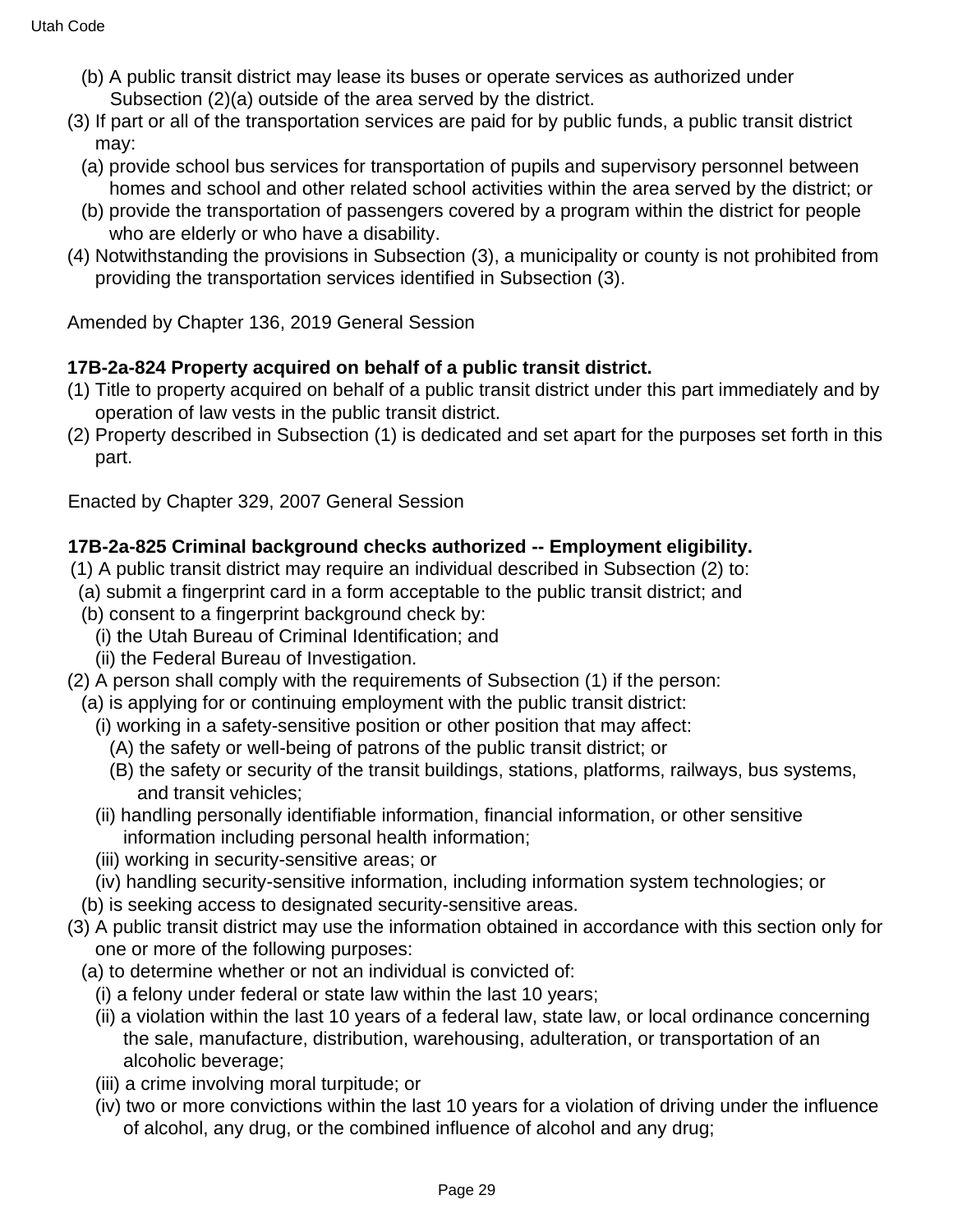- (b) to determine whether or not an individual has accurately disclosed the person's criminal history on an application or document filed with the public transit district;
- (c) to approve or deny an application for employment with the public transit district; or
- (d) to take disciplinary action against an employee of the public transit district, including possible termination of employment.
- (4) A person is not eligible for employment with a public transit district in a capacity described in Subsection (2) if the person has been convicted of any of the offenses described in Subsection (3).

Amended by Chapter 377, 2014 General Session

#### **17B-2a-826 Public transit district office of constituent services and office of coordinated mobility.**

(1)

- (a) The board of trustees of a large public transit district shall create and employ an office of constituent services.
- (b) The duties of the office of constituent services described in Subsection (1)(a) shall include:
	- (i) establishing a central call number to hear and respond to complaints, requests, comments, concerns, and other communications from customers and citizens within the district;
	- (ii) keeping a log of the complaints, comments, concerns, and other communications from customers and citizens within the district; and
	- (iii) reporting complaints, comments, concerns, and other communications to management and to the local advisory council created in Section 17B-2a-808.2.
- (2)
	- (a) A large public transit district shall create and employ an office of coordinated mobility.
	- (b) The duties of the office of coordinated mobility shall include:
		- (i) establishing a central call number to facilitate human services transportation;
		- (ii) coordinating all human services transportation needs within the public transit district;
		- (iii) receiving requests and other communications regarding human services transportation;
		- (iv) receiving requests and other communications regarding vans, buses, and other vehicles available for use from the public transit district to maximize the utility of and investment in those vehicles; and
		- (v) supporting local efforts and applications for additional funding.

Amended by Chapter 479, 2019 General Session

### **17B-2a-827 Integration of public transit services and facilities.**

- (1) If a public transit district provides public transit services in an area that is adjacent to or overlaps with an area in which public transit services are also provided by another public transit provider, including a public-private partnership entity, the public transit district and the public transit provider entity shall ensure that:
	- (a) any public transit facilities of one provider connect with the public transit facilities of the other provider;
	- (b) the schedules of all relevant public transit providers are coordinated as one public transit system; and
	- (c)